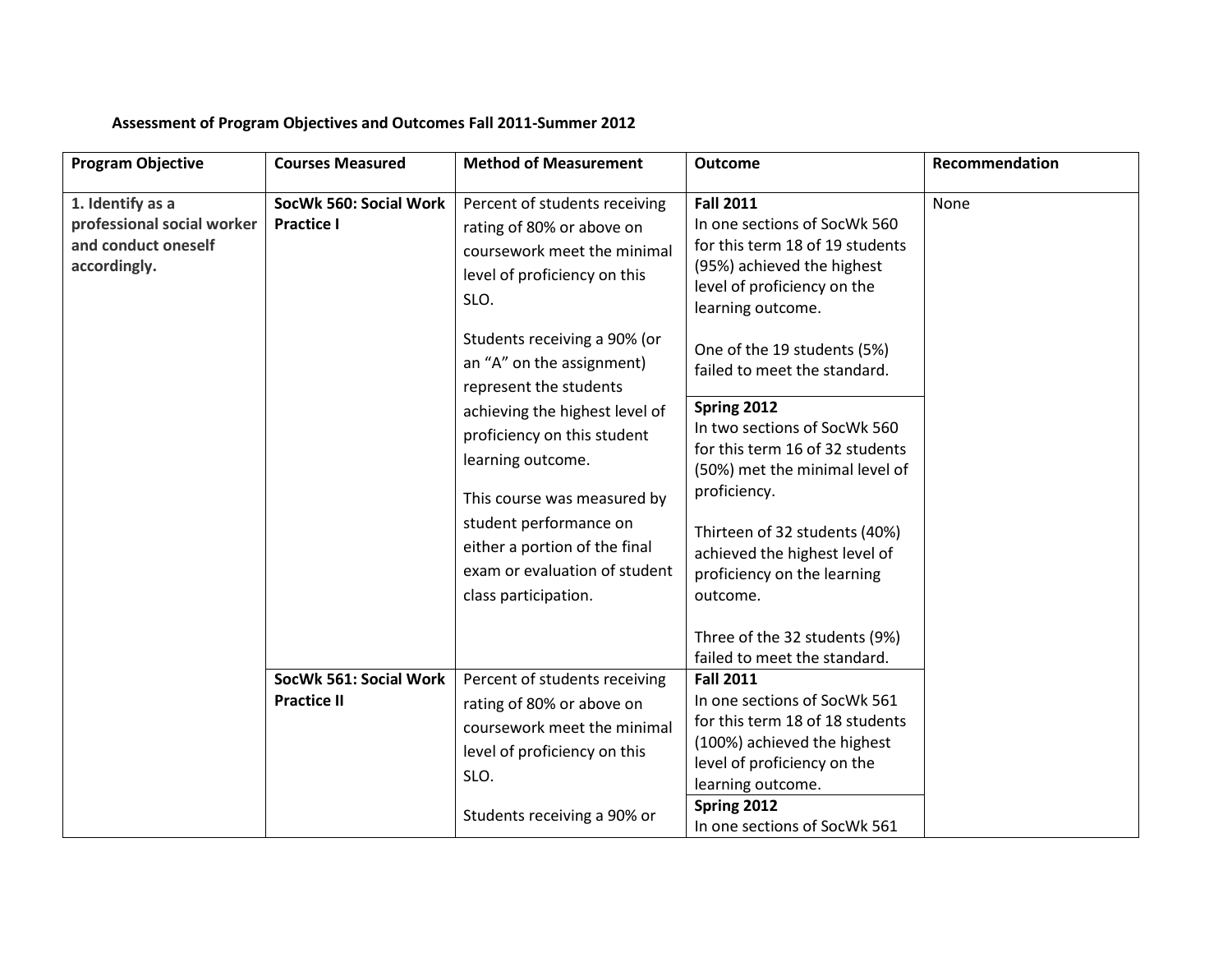|                                       | higher represent the<br>percentage of students<br>achieving the highest level of<br>proficiency on this student<br>learning outcome.<br>This course was measured by<br>student performance on<br>portions of the "process<br>recording" assignment.                                                                                                                                        | for this term 7 of 19 students<br>(37%) met the minimal level of<br>proficiency.<br>Eleven of 19 students (58%)<br>achieved the highest level of<br>proficiency on the learning<br>outcome.<br>One of the 19 students (5%)<br>failed to meet the standard.                              |  |
|---------------------------------------|--------------------------------------------------------------------------------------------------------------------------------------------------------------------------------------------------------------------------------------------------------------------------------------------------------------------------------------------------------------------------------------------|-----------------------------------------------------------------------------------------------------------------------------------------------------------------------------------------------------------------------------------------------------------------------------------------|--|
| SocWk 570: Social Work<br>with Groups | Percent of students receiving<br>rating of 80% or above on<br>coursework meet the<br>minimal level of proficiency<br>on this SLO.<br>Students receiving a 90% or<br>higher represent the<br>percentage of students<br>achieving the highest level of<br>proficiency on this student<br>learning outcome.<br>This course was measured<br>by student performance on<br>portions of the group | <b>Fall 2011</b><br>Eighteen of 18 students (100%)<br>achieved the highest level of<br>proficiency on the learning<br>outcome for this term.<br>Spring 2012<br>Nineteen of 19 students (100%)<br>achieved the highest level of<br>proficiency on the learning<br>outcome for this term. |  |
| SocWk 562: Field<br><b>Experience</b> | leadership presentation<br>Likert Scale evaluation<br>completed by field placement<br>supervisor. Scale scores range                                                                                                                                                                                                                                                                       | Spring 2012<br>Two of 18 students (11%) met<br>the minimal level of                                                                                                                                                                                                                     |  |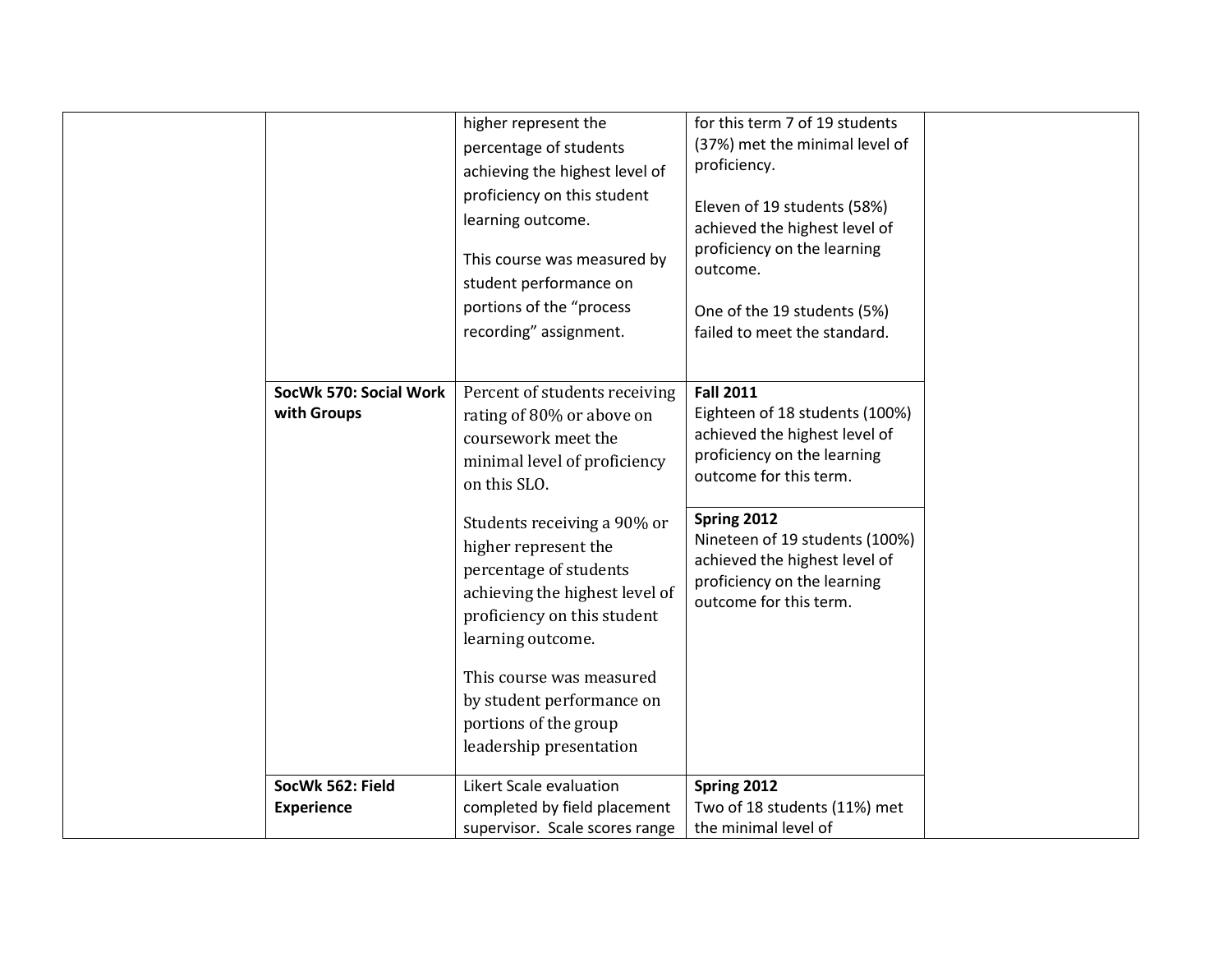|                                                                               |                                              | from 0 for those students not<br>presenting behaviors specific<br>to this competency to 4 as a<br>high ranking.<br>Students with an average<br>score of 2.0 or better met the<br>minimal level of proficiency on<br>this SLO.                        | proficiency.<br>Sixteen of 18 students (89%)<br>achieved the highest level of<br>proficiency on the learning<br>outcome for this term.<br>The class average for the<br>composite score was 3.70.                                                                               |  |
|-------------------------------------------------------------------------------|----------------------------------------------|------------------------------------------------------------------------------------------------------------------------------------------------------------------------------------------------------------------------------------------------------|--------------------------------------------------------------------------------------------------------------------------------------------------------------------------------------------------------------------------------------------------------------------------------|--|
|                                                                               |                                              | Students receiving a 3.0 or<br>higher represent the highest<br>level of proficiency on this<br>SLO.                                                                                                                                                  | Summer 2012<br>Sixteen of 16 evaluated<br>students (100%) achieved the<br>highest level of proficiency on<br>the learning outcome for this<br>term.<br>Two students are awaiting final<br>evaluation.<br>The class average for the<br>composite score was 3.73.                |  |
| 2. Apply social work<br>ethical principles to guide<br>professional practice. | SocWk 561: Social Work<br><b>Practice II</b> | Percent of students receiving<br>rating of 80% or above on<br>coursework meet the minimal<br>level of proficiency on this<br>SLO.<br>Students receiving a 90% or<br>higher represent the<br>percentage of students<br>achieving the highest level of | <b>Fall 2011</b><br>In one sections of SocWk 561<br>for this term 6 of 18 students<br>(33%) met the minimal level of<br>proficiency<br>Six of 18 students (33%)<br>achieved the highest level of<br>proficiency on the learning<br>outcome.<br>Six of 18 students (33%) failed |  |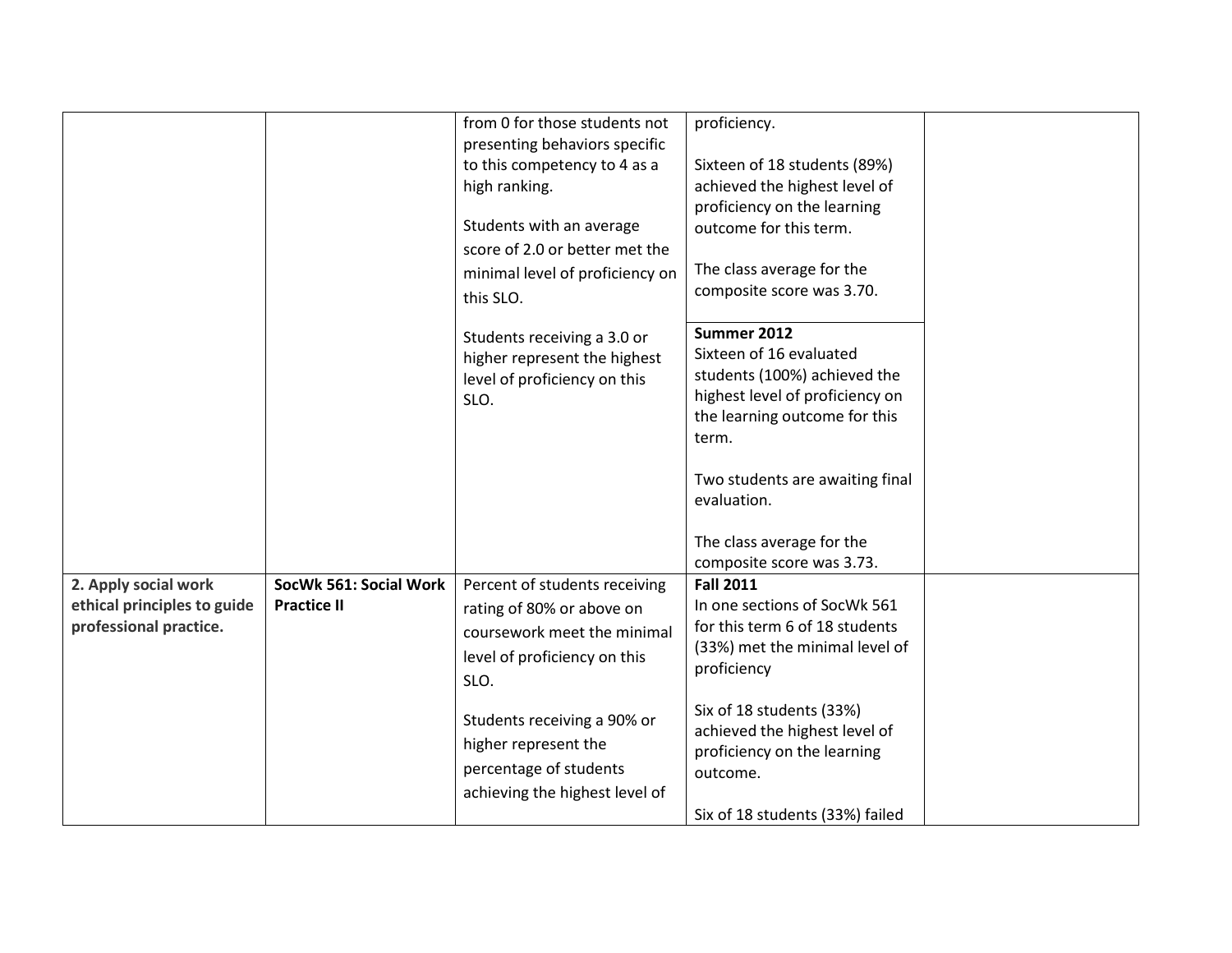|                   | proficiency on this student     | to meet the standard.           |  |
|-------------------|---------------------------------|---------------------------------|--|
|                   |                                 |                                 |  |
|                   | learning outcome.               |                                 |  |
|                   | This course was measured by     |                                 |  |
|                   | student performance on          |                                 |  |
|                   | portions of the goal and        |                                 |  |
|                   | contracting assignment.         |                                 |  |
|                   |                                 |                                 |  |
|                   |                                 | Spring 2012                     |  |
|                   |                                 | In one sections of SocWk 561    |  |
|                   |                                 | for this term 11 of 19 students |  |
|                   |                                 | (58%) met the minimal level of  |  |
|                   |                                 | proficiency.                    |  |
|                   |                                 |                                 |  |
|                   |                                 | Seven of 19 students (37%)      |  |
|                   |                                 | achieved the highest level of   |  |
|                   |                                 | proficiency on this learning    |  |
|                   |                                 | outcome.                        |  |
|                   |                                 |                                 |  |
|                   |                                 | One of the 19 students (5%)     |  |
|                   |                                 | failed to meet the standard.    |  |
| SocWk 562: Field  | Likert Scale evaluation         | Spring 2012                     |  |
| <b>Experience</b> | completed by field placement    | Three of 18 students (17%) met  |  |
|                   | supervisor. Scale scores range  | the minimal level of            |  |
|                   | from 0 for those students not   | proficiency.                    |  |
|                   | presenting behaviors specific   |                                 |  |
|                   | to this competency to 4 as a    | Fifteen of 18 students (83%)    |  |
|                   | high ranking.                   | achieved the highest level of   |  |
|                   |                                 | proficiency on the learning     |  |
|                   | Students with an average        | outcome for this term.          |  |
|                   | score of 2.0 or better met the  |                                 |  |
|                   | minimal level of proficiency on | The class average for the       |  |
|                   |                                 | composite score was 3.36.       |  |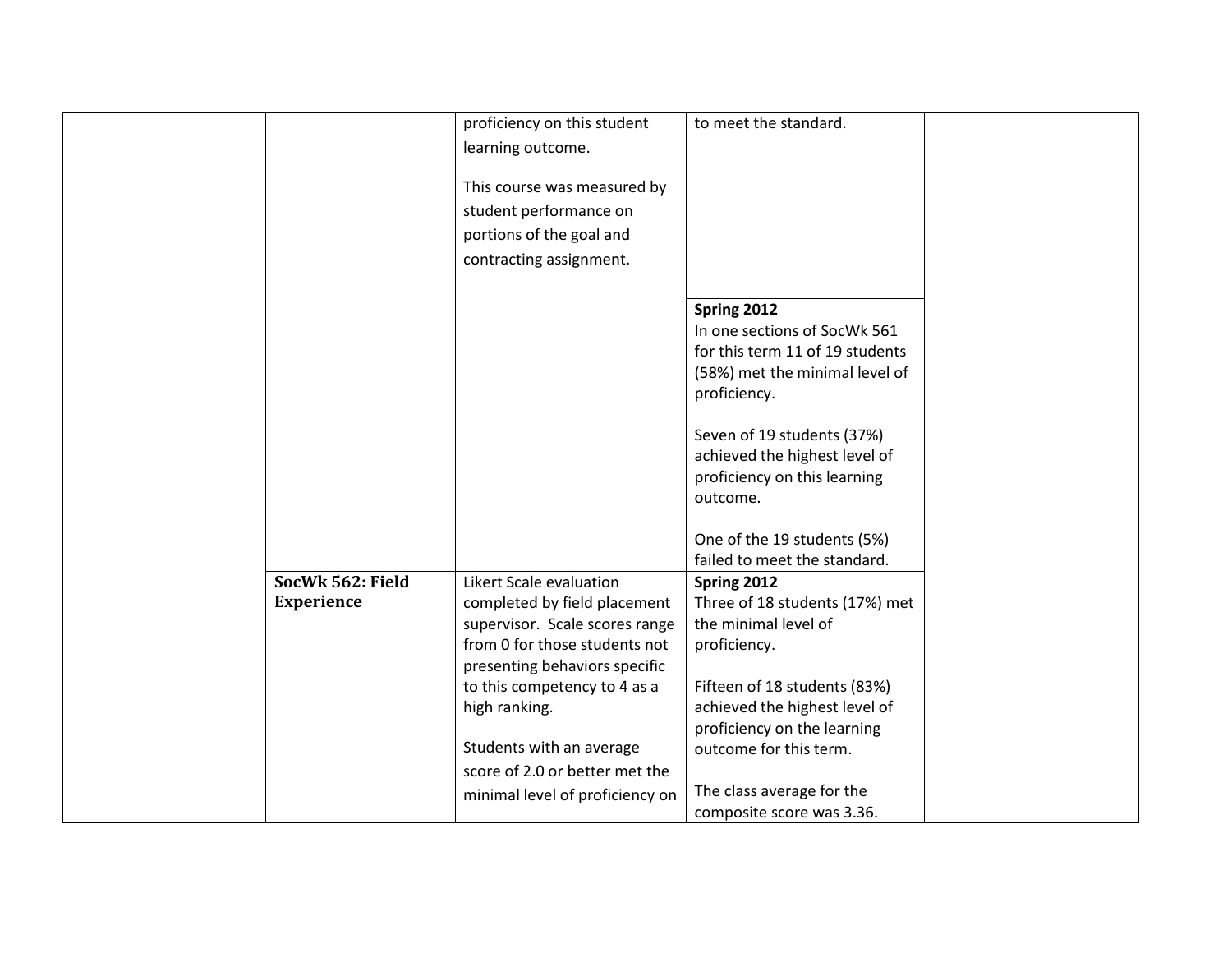|                                                                                        |                                                                 | this SLO.                                                                                                                                      |                                                                                                                                                     |  |
|----------------------------------------------------------------------------------------|-----------------------------------------------------------------|------------------------------------------------------------------------------------------------------------------------------------------------|-----------------------------------------------------------------------------------------------------------------------------------------------------|--|
|                                                                                        |                                                                 | Students receiving a 3.0 or<br>higher represent the highest<br>level of proficiency on this<br>SLO.                                            | Summer 2012<br>One of 16 evaluated students<br>(6%) met the minimal level of<br>proficiency.                                                        |  |
|                                                                                        |                                                                 |                                                                                                                                                | Fifteen of 16 evaluated<br>students (94%) achieved the<br>highest level of proficiency on<br>the learning outcome for this<br>term.                 |  |
|                                                                                        |                                                                 |                                                                                                                                                | Two students are awaiting final<br>evaluation.                                                                                                      |  |
|                                                                                        |                                                                 |                                                                                                                                                | The class average for the<br>composite score was 3.36.                                                                                              |  |
| 3. Apply critical thinking<br>to inform and<br>communicate<br>professional judgements. | SocWk 530: Seminar in<br><b>Applied Social Work</b><br>Research | Percent of students receiving<br>rating of 80% or above on<br>coursework meet the minimal<br>level of proficiency on this<br>SLO.              | <b>Fall 2011</b><br>In one sections of SocWk 530<br>for this term 3 of 5 students<br>(60%) met the minimal level of<br>proficiency.                 |  |
|                                                                                        |                                                                 | Students receiving a 90% or<br>higher represent the<br>percentage of students<br>achieving the highest level of<br>proficiency on this student | Two of 5 students (40%)<br>achieved the highest level of<br>proficiency on this learning<br>outcome.<br>Spring 2012<br>In one sections of SocWk 530 |  |
|                                                                                        |                                                                 | learning outcome.<br>This course was measured by<br>student performance on the                                                                 | for this term 3 of 39 students<br>(8%) met the minimal level of<br>proficiency.                                                                     |  |
|                                                                                        |                                                                 |                                                                                                                                                | Thirty-five of 35 students (90%)                                                                                                                    |  |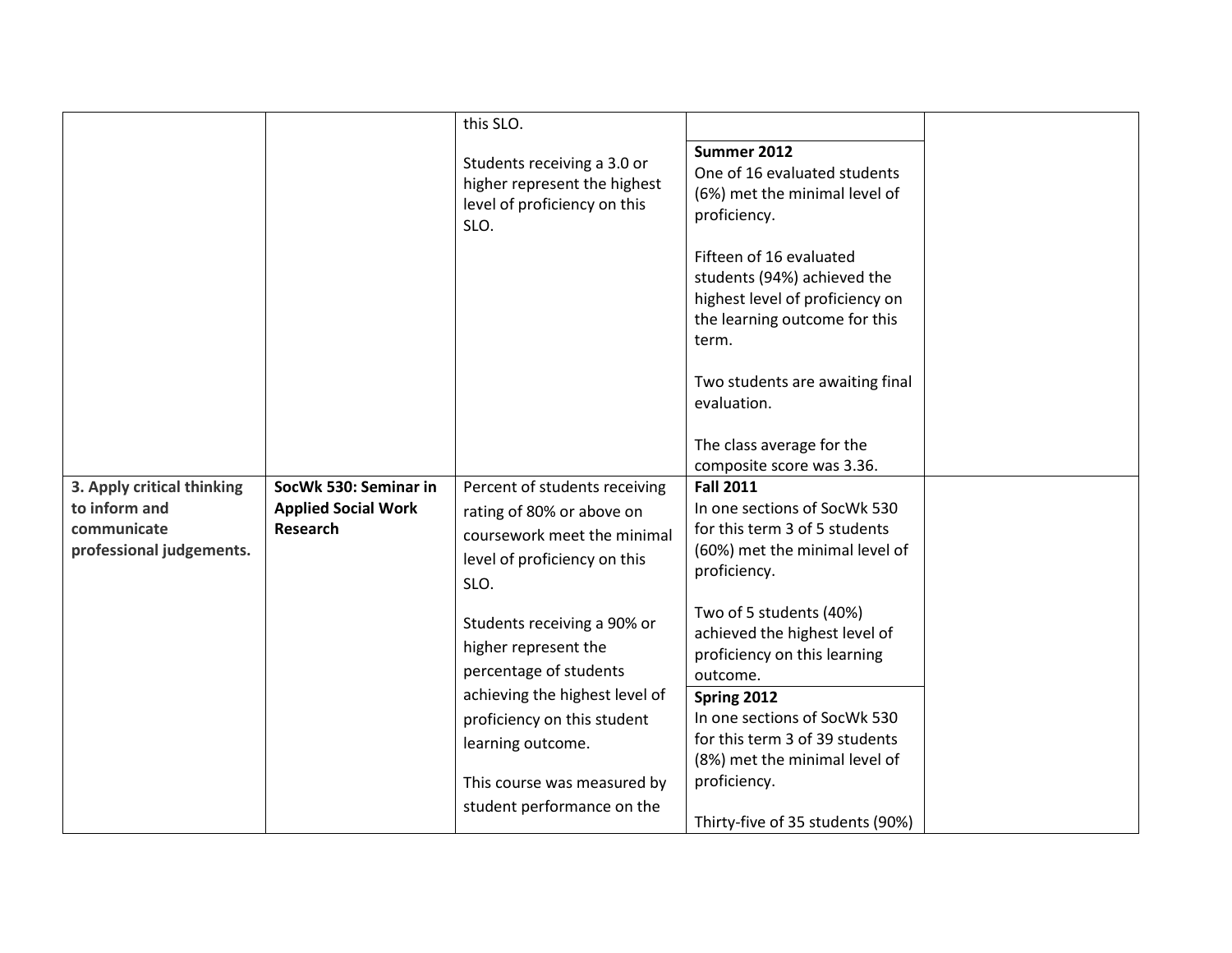|                        | evidence based practice        | achieved the highest level of                                |  |
|------------------------|--------------------------------|--------------------------------------------------------------|--|
|                        | report or the critical review  | proficiency on this learning                                 |  |
|                        | three manuscripts from the     | outcome.                                                     |  |
|                        | current literature on in       | One of the 39 students (2%)                                  |  |
|                        | social work                    | failed to meet the standard.                                 |  |
| SocWk 570: Social Work | Percent of students receiving  | <b>Fall 2011</b>                                             |  |
| with Groups            |                                | Eighteen of 18 students (100%)                               |  |
|                        | rating of 80% or above on      | achieved the highest level of                                |  |
|                        | coursework meet the minimal    | proficiency on the learning                                  |  |
|                        | level of proficiency on this   | outcome for this term.                                       |  |
|                        | SLO.                           |                                                              |  |
|                        | Students receiving a 90% or    | Spring 2012                                                  |  |
|                        | higher represent the           | Nineteen of 19 students (100%)                               |  |
|                        | percentage of students         | achieved the highest level of                                |  |
|                        | achieving the highest level of | proficiency on the learning                                  |  |
|                        |                                | outcome for this term.                                       |  |
|                        | proficiency on this student    |                                                              |  |
|                        | learning outcome.              |                                                              |  |
|                        | This course was measured by    |                                                              |  |
|                        | student performance on         |                                                              |  |
|                        | portions of the group          |                                                              |  |
|                        | leadership presentation        |                                                              |  |
| SocWK 568: Social Work | Percent of students receiving  | <b>Fall 2011</b>                                             |  |
| <b>Practice III</b>    | rating of 80% or above on      | Eighteen of 18 students (100%)                               |  |
|                        | coursework meet the minimal    | achieved the highest level of<br>proficiency on the learning |  |
|                        | level of proficiency on this   | outcome for this term.                                       |  |
|                        | SLO.                           |                                                              |  |
|                        |                                | Spring 2012                                                  |  |
|                        | Students receiving a 90% or    | Nineteen of 19 students (100%)                               |  |
|                        | higher represent the           | achieved the highest level of                                |  |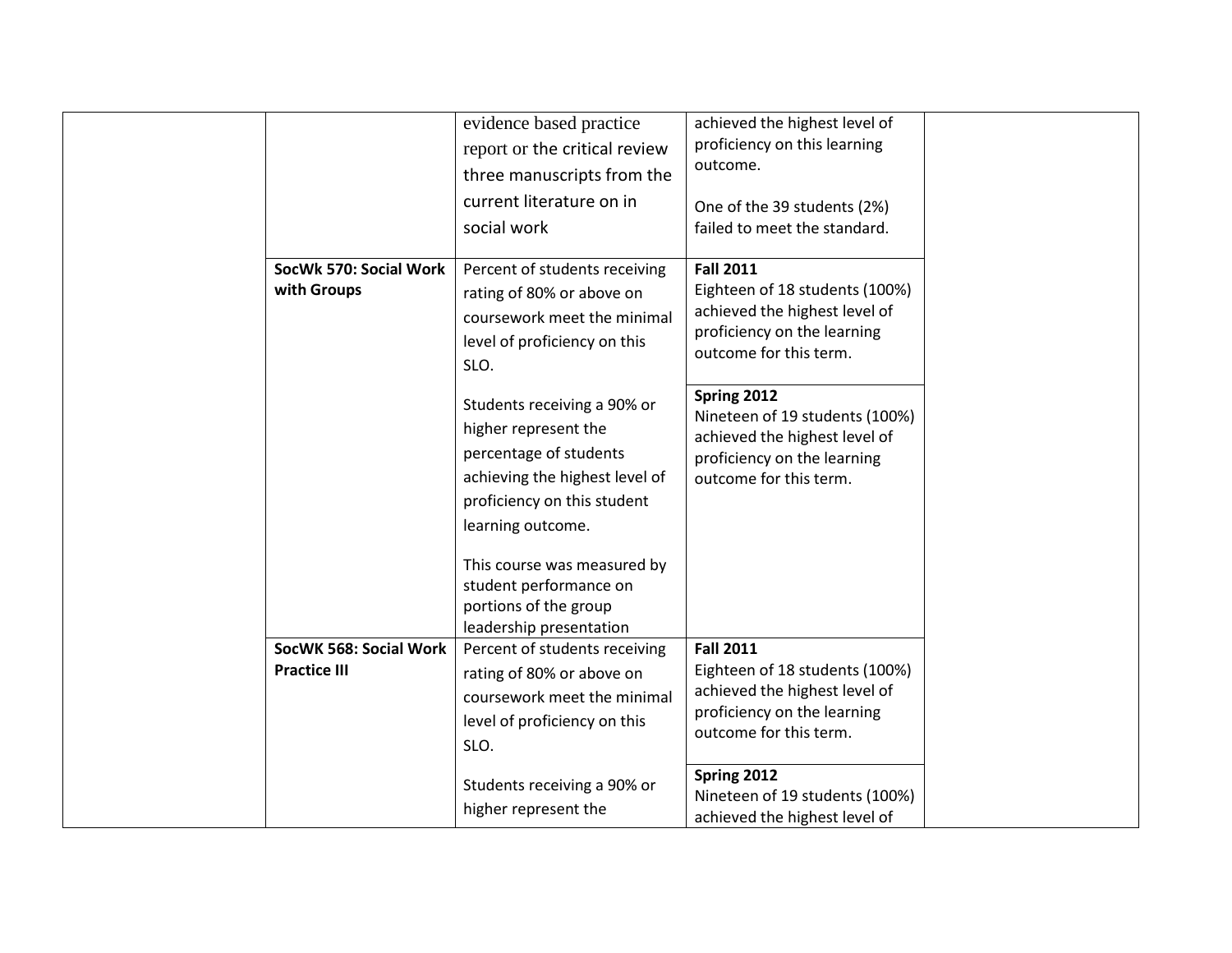|                   | percentage of students          | proficiency on the learning<br>outcome for this term. |  |
|-------------------|---------------------------------|-------------------------------------------------------|--|
|                   | achieving the highest level of  |                                                       |  |
|                   | proficiency on this student     |                                                       |  |
|                   | learning outcome.               |                                                       |  |
|                   |                                 |                                                       |  |
|                   | This course was measured by     |                                                       |  |
|                   | student performance on          |                                                       |  |
|                   | community project and role      |                                                       |  |
|                   | play                            |                                                       |  |
| SocWk 562: Field  | Likert Scale evaluation         | Spring 2012                                           |  |
| <b>Experience</b> | completed by field placement    | One of 18 students (6%) met                           |  |
|                   | supervisor. Scale scores range  | the minimal level of                                  |  |
|                   | from 0 for those students not   | proficiency.                                          |  |
|                   | presenting behaviors specific   |                                                       |  |
|                   | to this competency to 4 as a    | Seventeen of 18 students (94%)                        |  |
|                   | high ranking.                   | achieved the highest level of                         |  |
|                   |                                 | proficiency on the learning                           |  |
|                   | Students with an average        | outcome for this term.                                |  |
|                   | score of 2.0 or better met the  |                                                       |  |
|                   | minimal level of proficiency on | The class average for the                             |  |
|                   | this SLO.                       | composite score was 3.68.                             |  |
|                   |                                 |                                                       |  |
|                   | Students receiving a 3.0 or     | Summer 2012                                           |  |
|                   | higher represent the highest    | One of 16 evaluated students                          |  |
|                   | level of proficiency on this    | (6%) met the minimal level of                         |  |
|                   | SLO.                            | proficiency.                                          |  |
|                   |                                 |                                                       |  |
|                   |                                 | Fifteen of 16 evaluated                               |  |
|                   |                                 | students (94%) achieved the                           |  |
|                   |                                 | highest level of proficiency on                       |  |
|                   |                                 | the learning outcome for this                         |  |
|                   |                                 | term.                                                 |  |
|                   |                                 |                                                       |  |
|                   |                                 | Two students are awaiting final                       |  |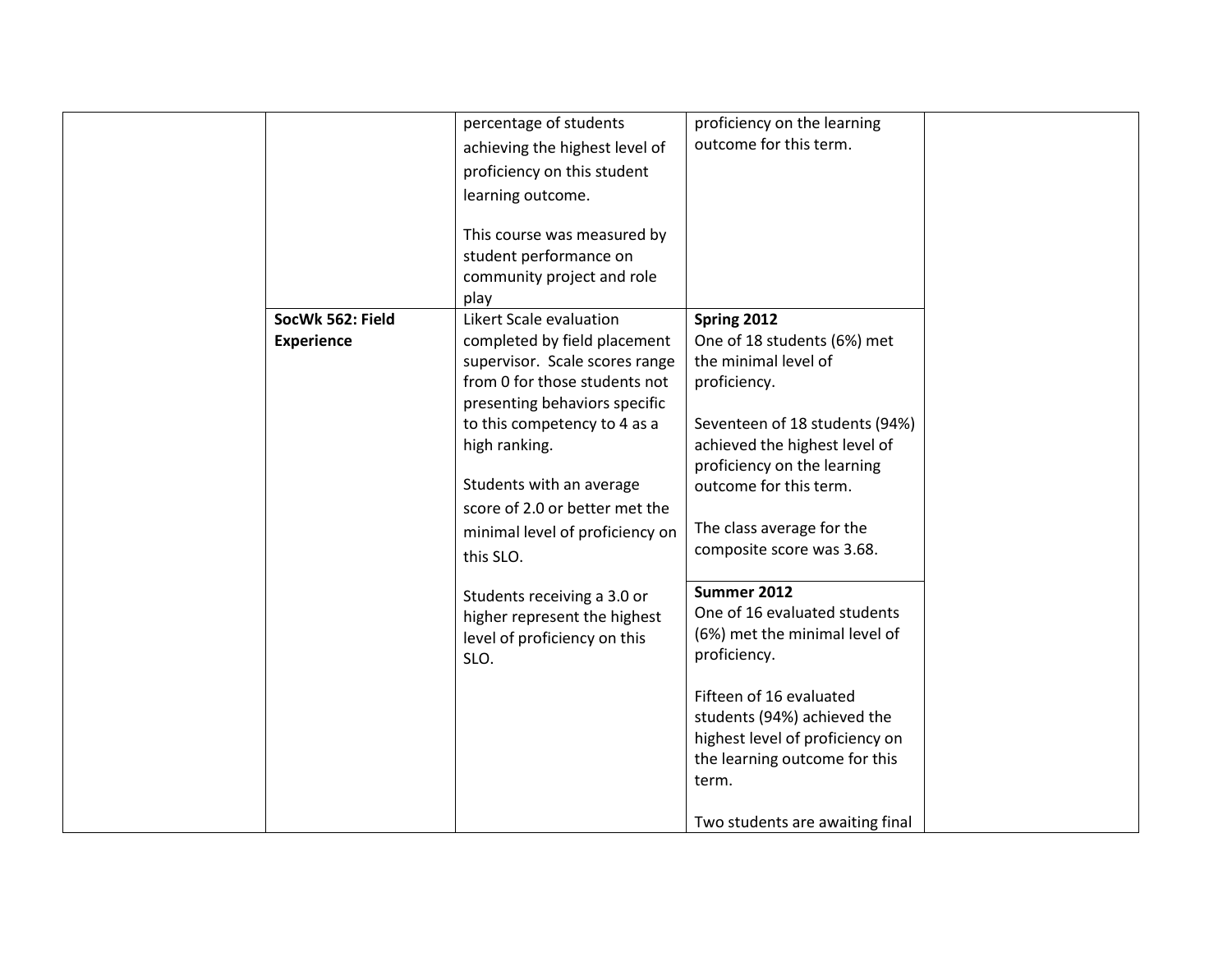|                                        |                                       |                                                                                                                                                                                                                                                                            | evaluation.                                                                                                                                                                                                   |  |
|----------------------------------------|---------------------------------------|----------------------------------------------------------------------------------------------------------------------------------------------------------------------------------------------------------------------------------------------------------------------------|---------------------------------------------------------------------------------------------------------------------------------------------------------------------------------------------------------------|--|
|                                        |                                       |                                                                                                                                                                                                                                                                            | The class average for the                                                                                                                                                                                     |  |
|                                        |                                       |                                                                                                                                                                                                                                                                            | composite score was 3.46                                                                                                                                                                                      |  |
|                                        | SocWK 568: Social Work                | Percent of students receiving                                                                                                                                                                                                                                              | <b>Fall 2011</b>                                                                                                                                                                                              |  |
|                                        | <b>Practice III</b>                   | rating of 80% or above on<br>coursework meet the minimal<br>level of proficiency on this<br>SLO.                                                                                                                                                                           | Eighteen of 18 students (100%)<br>achieved the highest level of<br>proficiency on the learning<br>outcome for this term.                                                                                      |  |
|                                        |                                       | Students receiving a 90% or<br>higher represent the<br>percentage of students<br>achieving the highest level of<br>proficiency on this student<br>learning outcome.                                                                                                        | Spring 2012<br>Nineteen of 19 students (100%)<br>achieved the highest level of<br>proficiency on the learning<br>outcome for this term.                                                                       |  |
| 4. Engage in diversity in<br>practice. |                                       | This course was measured by<br>student performance on<br>community project and role<br>play                                                                                                                                                                                |                                                                                                                                                                                                               |  |
|                                        | SocWk 562: Field<br><b>Experience</b> | Likert Scale evaluation<br>completed by field placement<br>supervisor. Scale scores range<br>from 0 for those students not<br>presenting behaviors specific<br>to this competency to 4 as a<br>high ranking.<br>Students with an average<br>score of 2.0 or better met the | Spring 2012<br>Two of 18 students (11%) met<br>the minimal level of<br>proficiency.<br>Sixteen of 18 students (89%)<br>achieved the highest level of<br>proficiency on the learning<br>outcome for this term. |  |
|                                        |                                       | minimal level of proficiency on                                                                                                                                                                                                                                            | The class average for the<br>composite score was 3.49.                                                                                                                                                        |  |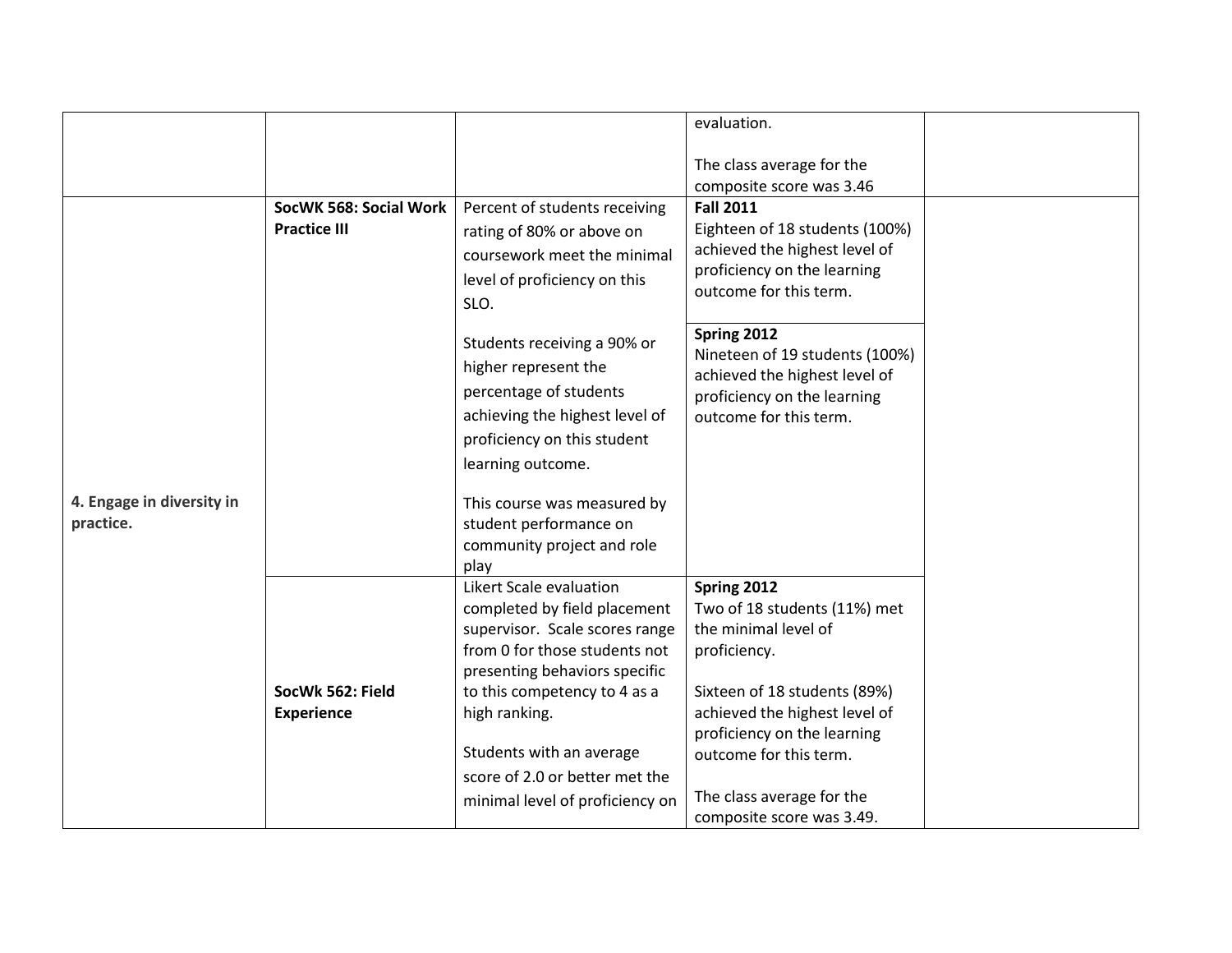|                                                                |                              | this SLO.<br>Students receiving a 3.0 or<br>higher represent the highest<br>level of proficiency on this<br>SLO.                                                                                                                          | Summer 2012<br>Sixteen of 16 evaluated<br>students (100%) achieved the<br>highest level of proficiency on<br>the learning outcome for this                                                                                                                    |  |
|----------------------------------------------------------------|------------------------------|-------------------------------------------------------------------------------------------------------------------------------------------------------------------------------------------------------------------------------------------|---------------------------------------------------------------------------------------------------------------------------------------------------------------------------------------------------------------------------------------------------------------|--|
|                                                                |                              |                                                                                                                                                                                                                                           | term.<br>Two students are awaiting final<br>evaluation.<br>The class average for the<br>composite score was 3.47                                                                                                                                              |  |
| 5. Advance human rights<br>and social and economic<br>justice. | SocWk 510: Social<br>Welfare | Percent of students receiving<br>rating of 70% or above on<br>coursework meet the minimal<br>level of proficiency on this<br>SLO.                                                                                                         | <b>Fall 2011</b><br>In three sections of SocWk 510<br>for this term 28 of 94 students<br>(30%) met the minimal level of<br>proficiency.                                                                                                                       |  |
|                                                                |                              | Students receiving a 90% (or<br>an A) or higher represent the<br>percentage of students<br>achieving the highest level of<br>proficiency on this student<br>learning outcome.<br>This course was measured by<br>student performance group | Sixty-one of 94 students (65%)<br>achieved the highest level of<br>proficiency on this learning<br>outcome.<br>Five of the 94 students (5%)<br>failed to meet the standard.<br>Spring 2012<br>In two sections of SocWk 510<br>for this term 35 of 85 students |  |
|                                                                |                              | presentation.                                                                                                                                                                                                                             | (41%) met the minimal level of<br>proficiency.<br>Forty-six of 85 students (54%)<br>achieved the highest level of                                                                                                                                             |  |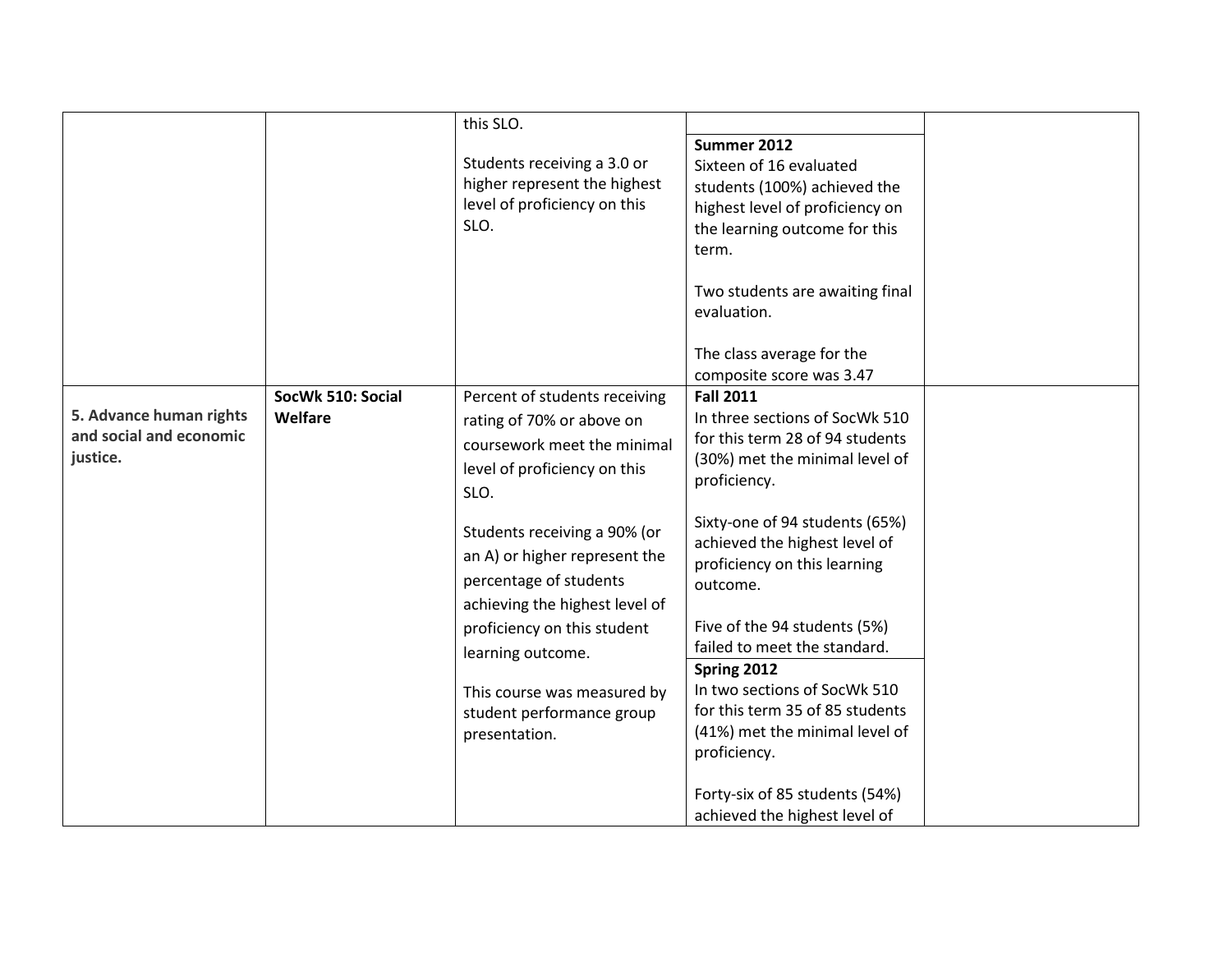|                        |                                | proficiency on this learning    |  |
|------------------------|--------------------------------|---------------------------------|--|
|                        |                                | outcome.                        |  |
|                        |                                |                                 |  |
|                        |                                | Four of the 85 students (5%)    |  |
|                        |                                | failed to meet the standard.    |  |
|                        |                                | Summer 2012                     |  |
|                        |                                | In one sections of SocWk 510    |  |
|                        |                                | for this term 11 of 11 students |  |
|                        |                                | (100%) achieved the highest     |  |
|                        |                                | level of proficiency on this    |  |
|                        |                                | learning outcome.               |  |
| SocWK 568: Social Work | Percent of students receiving  | <b>Fall 2011</b>                |  |
| <b>Practice III</b>    |                                | Eighteen of 18 students (100%)  |  |
|                        | rating of 80% or above on      | achieved the highest level of   |  |
|                        | coursework meet the minimal    | proficiency on the learning     |  |
|                        | level of proficiency on this   | outcome for this term.          |  |
|                        | SLO.                           |                                 |  |
|                        |                                | Spring 2012                     |  |
|                        | Students receiving a 90% or    | Nineteen of 19 students (100%)  |  |
|                        | higher represent the           | achieved the highest level of   |  |
|                        | percentage of students         | proficiency on the learning     |  |
|                        | achieving the highest level of | outcome for this term.          |  |
|                        | proficiency on this student    |                                 |  |
|                        | learning outcome.              |                                 |  |
|                        |                                |                                 |  |
|                        | This course was measured by    |                                 |  |
|                        | student performance on the     |                                 |  |
|                        | "Eyes on the Prize" critical   |                                 |  |
|                        | review                         |                                 |  |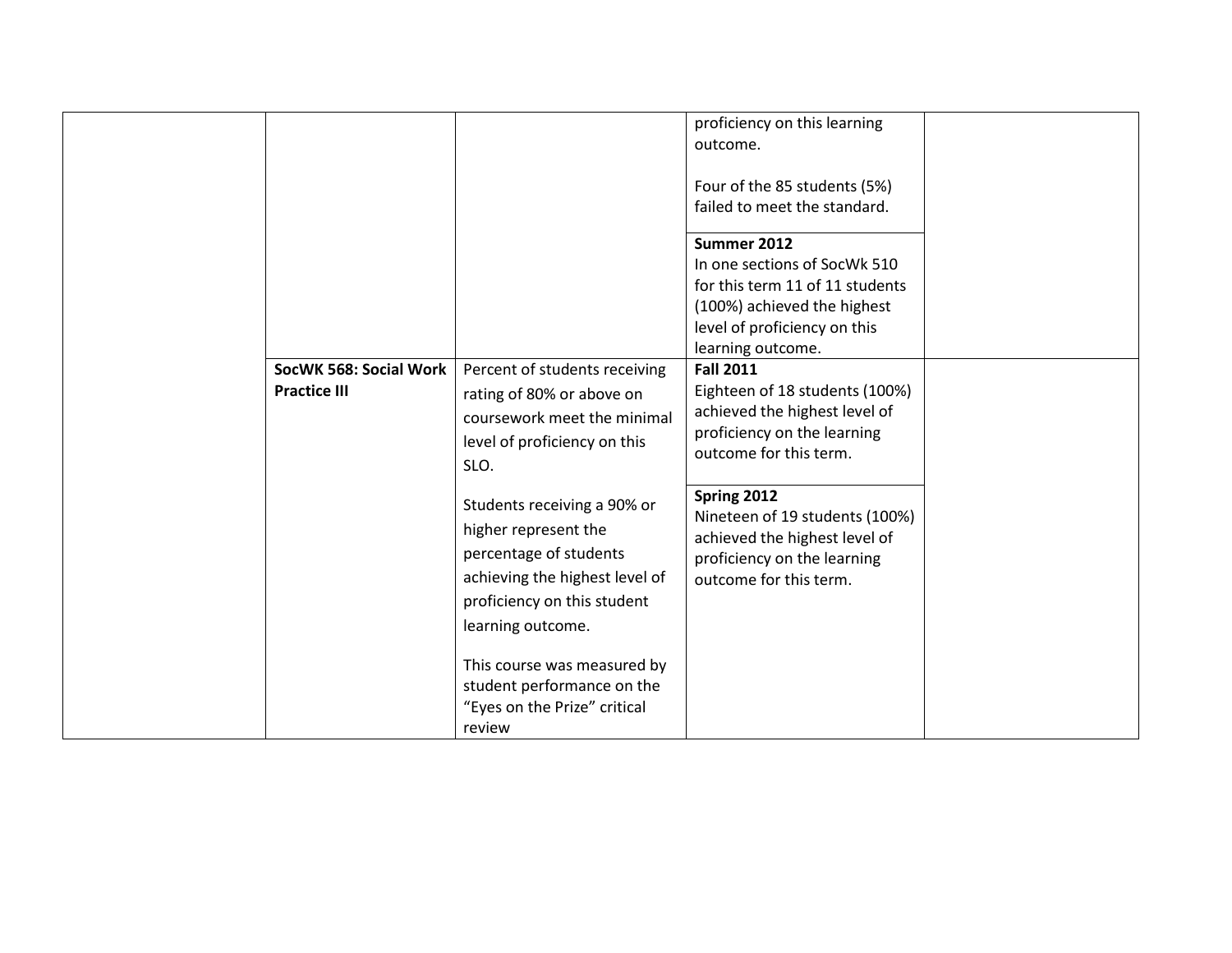| SocWk 562: Field  | Likert Scale evaluation         | Spring 2012                     |  |
|-------------------|---------------------------------|---------------------------------|--|
| <b>Experience</b> | completed by field placement    | Six of 18 students (33%) met    |  |
|                   | supervisor. Scale scores range  | the minimal level of            |  |
|                   | from 0 for those students not   | proficiency.                    |  |
|                   | presenting behaviors specific   |                                 |  |
|                   | to this competency to 4 as a    | Eleven of 18 students (61%)     |  |
|                   | high ranking.                   | achieved the highest level of   |  |
|                   |                                 | proficiency on the learning     |  |
|                   | Students with an average        | outcome for this term.          |  |
|                   | score of 2.0 or better met the  |                                 |  |
|                   | minimal level of proficiency on | One of 18 students (6%) did not |  |
|                   |                                 | meet the standard.              |  |
|                   | this SLO.                       |                                 |  |
|                   | Students receiving a 3.0 or     | The class average for the       |  |
|                   | higher represent the highest    | composite score was 2.99.       |  |
|                   | level of proficiency on this    |                                 |  |
|                   | SLO.                            | Summer 2012                     |  |
|                   |                                 | Three of 16 evaluated students  |  |
|                   |                                 | (19%) met the minimal level of  |  |
|                   |                                 | proficiency.                    |  |
|                   |                                 |                                 |  |
|                   |                                 | Thirteen of 16 evaluated        |  |
|                   |                                 | students (81%) achieved the     |  |
|                   |                                 | highest level of proficiency on |  |
|                   |                                 | the learning outcome for this   |  |
|                   |                                 | term.                           |  |
|                   |                                 |                                 |  |
|                   |                                 | Two students are awaiting final |  |
|                   |                                 | evaluation.                     |  |
|                   |                                 |                                 |  |
|                   |                                 | The class average for the       |  |
|                   |                                 | composite score was 2.90        |  |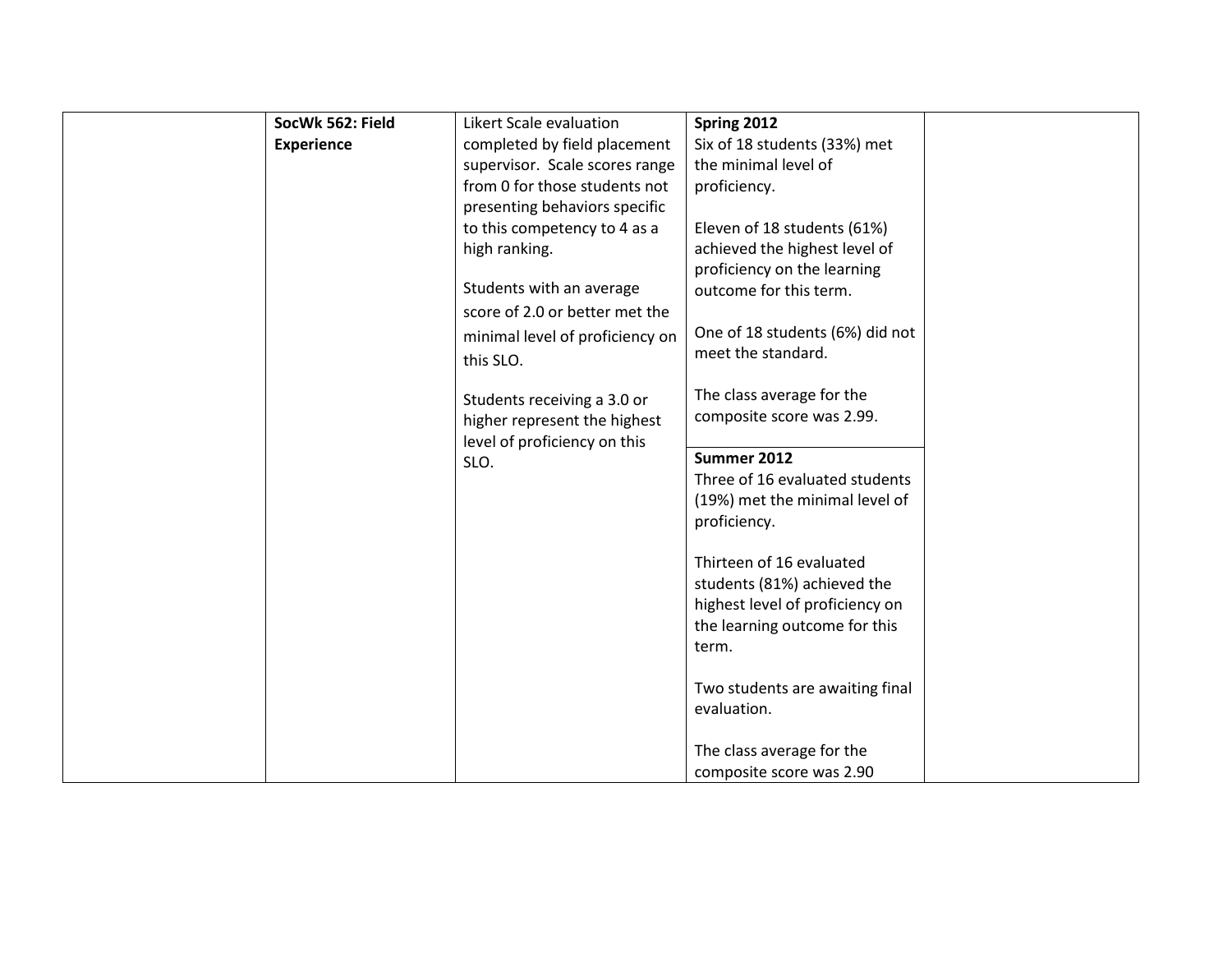| 6. Engage in research-<br>informed practice and<br>practice-informed<br>research. | SocWk 330                                   | Percent of students receiving<br>rating of 70% or above on<br>coursework meet the minimal<br>level of proficiency on this<br>SLO. | <b>Fall 2011</b><br>In one sections of SocWk 330<br>for this term 2 of 4 students<br>(50%) met the minimal level of<br>proficiency.  |  |
|-----------------------------------------------------------------------------------|---------------------------------------------|-----------------------------------------------------------------------------------------------------------------------------------|--------------------------------------------------------------------------------------------------------------------------------------|--|
|                                                                                   |                                             | Students receiving a 90% or<br>higher represent the<br>percentage of students<br>achieving the highest level of                   | Two of 4 students (50%)<br>achieved the highest level of<br>proficiency on this learning<br>outcome.<br>Spring 2011                  |  |
|                                                                                   |                                             | proficiency on this student<br>learning outcome.<br>This course was measured by                                                   | In one sections of SocWk 330<br>for this term 30 of 46 students<br>(65%) met the minimal level of<br>proficiency.                    |  |
|                                                                                   |                                             | student performance on<br>assigned quizzes and<br>examinations.                                                                   | Sixteen of 46 students (35%)<br>achieved the highest level of<br>proficiency on this learning<br>outcome.                            |  |
|                                                                                   | SocWk 560: Social Work<br><b>Practice I</b> | Percent of students receiving<br>rating of 80% or above on<br>coursework meet the minimal<br>level of proficiency on this<br>SLO. | <b>Fall 2011</b><br>In one sections of SocWk 560<br>for this term 4 of 19 students<br>(21%) met the minimal level of<br>proficiency. |  |
|                                                                                   |                                             | Students receiving a 90% or<br>higher represent the<br>percentage of students                                                     | Fifteen of 19 students (79%)<br>achieved the highest level of<br>proficiency on this learning<br>outcome.                            |  |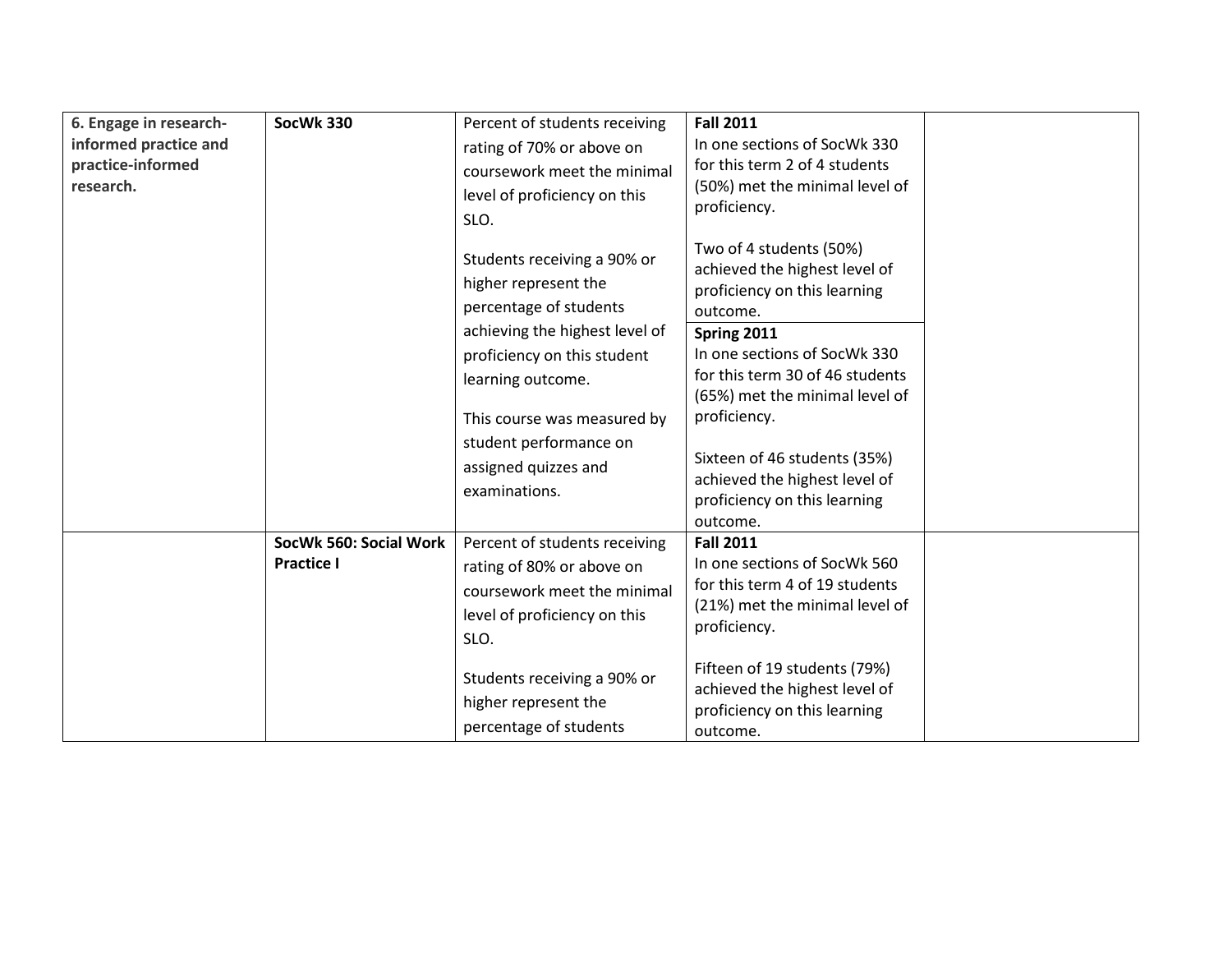|                   |                  | achieving the highest level of<br>proficiency on this student<br>learning outcome.<br>This SLO was evaluated by<br>student performance on the<br>social history paper.                                                                                                                                                                                                                    | Spring 2012<br>In two sections of SocWk 560<br>for this term 20 of 32 students<br>(62%) met the minimal level of<br>proficiency.<br>Ten of 32 students (31%)<br>achieved the highest level of<br>proficiency on ths learning<br>outcome.<br>Two of the 32 students (6%)                                                                  |  |
|-------------------|------------------|-------------------------------------------------------------------------------------------------------------------------------------------------------------------------------------------------------------------------------------------------------------------------------------------------------------------------------------------------------------------------------------------|------------------------------------------------------------------------------------------------------------------------------------------------------------------------------------------------------------------------------------------------------------------------------------------------------------------------------------------|--|
|                   |                  |                                                                                                                                                                                                                                                                                                                                                                                           | failed to meet the standard.                                                                                                                                                                                                                                                                                                             |  |
| <b>Experience</b> | SocWk 562: Field | Likert Scale evaluation<br>completed by field placement<br>supervisor. Scale scores range<br>from 0 for those students not<br>presenting behaviors specific<br>to this competency to 4 as a<br>high ranking.<br>Students with an average<br>score of 2.0 or better met the<br>minimal level of proficiency on<br>this SLO.<br>Students receiving a 3.0 or<br>higher represent the highest | Spring 2012<br>Four of 18 students (22%) met<br>the minimal level of<br>proficiency.<br>Thirteen of 18 students (72%)<br>achieved the highest level of<br>proficiency on the learning<br>outcome for this term.<br>One of 18 students (6%) was<br>evaluated as not applicable.<br>The class average for the<br>composite score was 3.18. |  |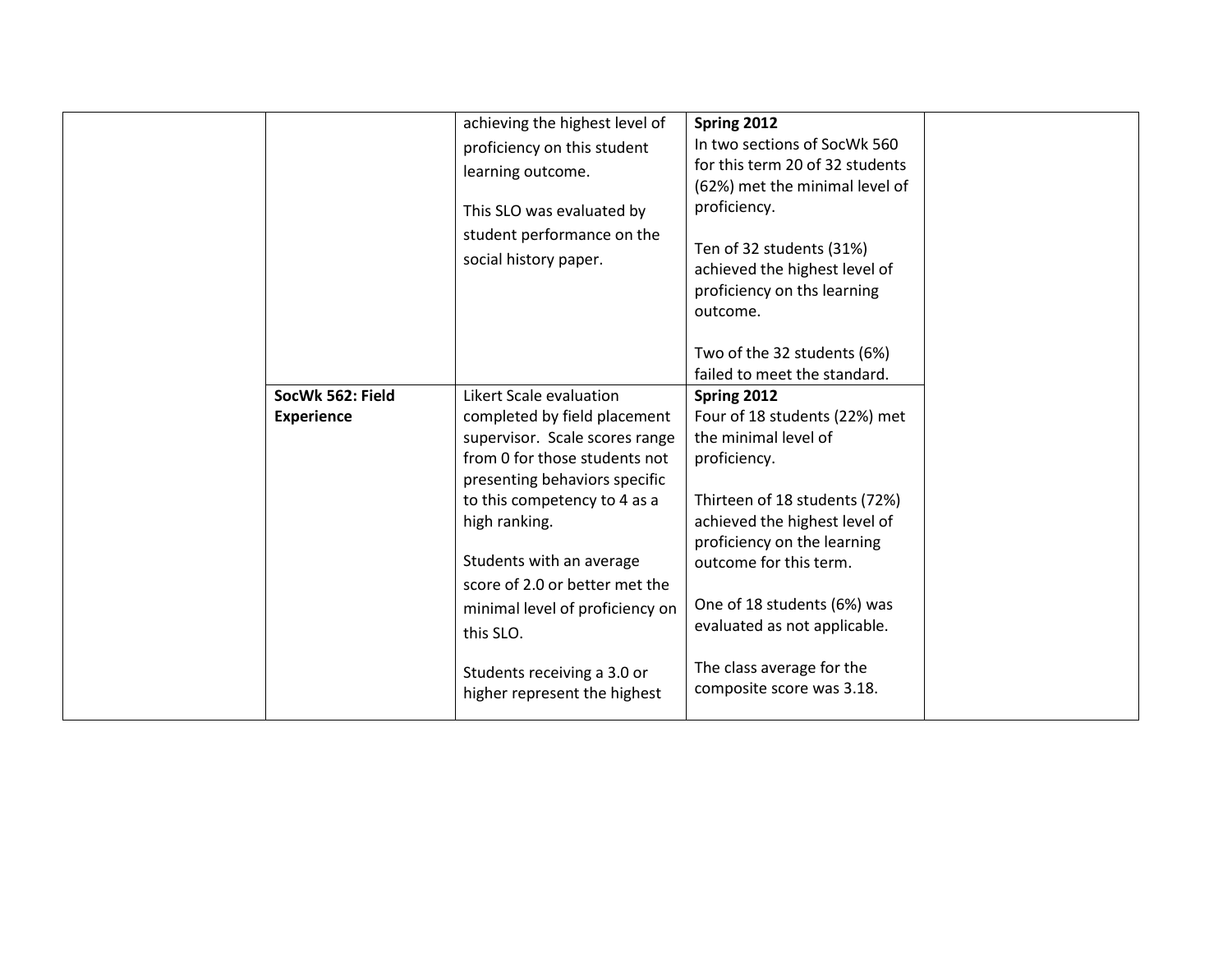|                        |                            | level of proficiency on this   | Summer 2012                     |  |
|------------------------|----------------------------|--------------------------------|---------------------------------|--|
|                        |                            | SLO.                           | Five of 16 evaluated students   |  |
|                        |                            |                                | (31%) met the minimal level of  |  |
|                        |                            |                                | proficiency.                    |  |
|                        |                            |                                |                                 |  |
|                        |                            |                                | Eight of 16 evaluated students  |  |
|                        |                            |                                | (50%) achieved the highest      |  |
|                        |                            |                                | level of proficiency on the     |  |
|                        |                            |                                |                                 |  |
|                        |                            |                                | learning outcome for this term. |  |
|                        |                            |                                | Three of 16 students (19%)      |  |
|                        |                            |                                |                                 |  |
|                        |                            |                                | were scored as not applicable.  |  |
|                        |                            |                                |                                 |  |
|                        |                            |                                | Two students are awaiting final |  |
|                        |                            |                                | evaluation.                     |  |
|                        |                            |                                |                                 |  |
|                        |                            |                                | The class average for the       |  |
|                        |                            |                                | composite score was 2.69.       |  |
| 7. Apply knowledge of  | SocWk 315: Human           | Percent of students receiving  | <b>Fall 2011</b>                |  |
| human behavior and the | <b>Behavior and Social</b> | rating of 70% or above on      | In two sections of Soc Wk 315   |  |
| social environment.    | <b>Environment I</b>       | coursework meet the minimal    | for this term 16 of 39 students |  |
|                        |                            |                                | (41%) met the minimal level of  |  |
|                        |                            | level of proficiency on this   | proficiency.                    |  |
|                        |                            | SLO.                           |                                 |  |
|                        |                            |                                | Twenty of 39 students (51%)     |  |
|                        |                            | Students receiving a 90% or    | achieved the highest level of   |  |
|                        |                            | higher represent the           | proficiency on this learning    |  |
|                        |                            | percentage of students         |                                 |  |
|                        |                            |                                | outcome.                        |  |
|                        |                            | achieving the highest level of |                                 |  |
|                        |                            | proficiency on this student    | Three of the 39 students (8%)   |  |
|                        |                            |                                | failed to meet the standard.    |  |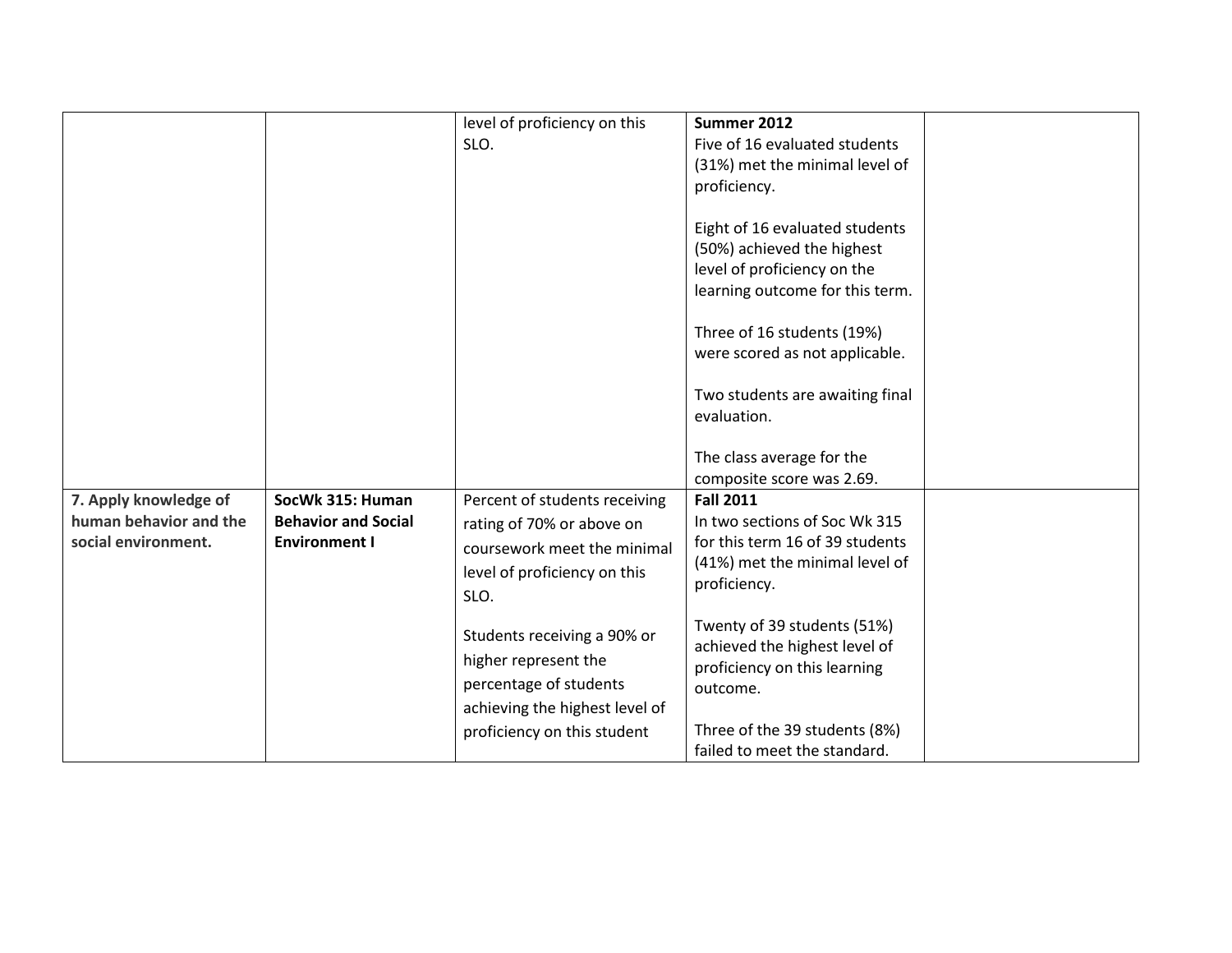|                                | learning outcome.             | Spring 2012                     |  |
|--------------------------------|-------------------------------|---------------------------------|--|
|                                |                               | In three sections of SocWk 315  |  |
|                                | This course was measured by   | for this term 16 of 71 students |  |
|                                | student performance on        | (23%) met the minimal level of  |  |
|                                | theoretical paper.            | proficiency.                    |  |
|                                |                               |                                 |  |
|                                |                               | Forty four of 71 students (62%) |  |
|                                |                               | achieved the highest level of   |  |
|                                |                               | proficiency on this learning    |  |
|                                |                               | outcome.                        |  |
|                                |                               |                                 |  |
|                                |                               | Eleven of the 71 students (15%) |  |
|                                |                               | failed to meet the standard.    |  |
|                                |                               | Summer 2012                     |  |
|                                |                               | In one sections of SocWk 315    |  |
|                                |                               | for this term 2 of 19 students  |  |
|                                |                               | (11%) met the minimal level of  |  |
|                                |                               | proficiency                     |  |
|                                |                               |                                 |  |
|                                |                               | Seventeen of 19 students (89%)  |  |
|                                |                               | achieved the highest level of   |  |
|                                |                               | proficiency on the learning     |  |
|                                |                               | outcome.                        |  |
| SocWk 525: Human               | Percent of students receiving | <b>Fall 2011</b>                |  |
| <b>Behavior and the Social</b> | rating of 80% or above on     | In one sections of SocWk 525    |  |
| <b>Environment II</b>          |                               | for this term 2 of 19 students  |  |
|                                | coursework meet the minimal   | (11%) met the minimal level of  |  |
|                                | level of proficiency on this  | proficiency.                    |  |
|                                | SLO.                          |                                 |  |
|                                |                               | Seventeen of 19 students (89%)  |  |
|                                | Students receiving a 90% or   | achieved the highest level of   |  |
|                                | higher represent the          | proficiency on this learning    |  |
|                                | percentage of students        | outcome.                        |  |
|                                |                               |                                 |  |
|                                |                               |                                 |  |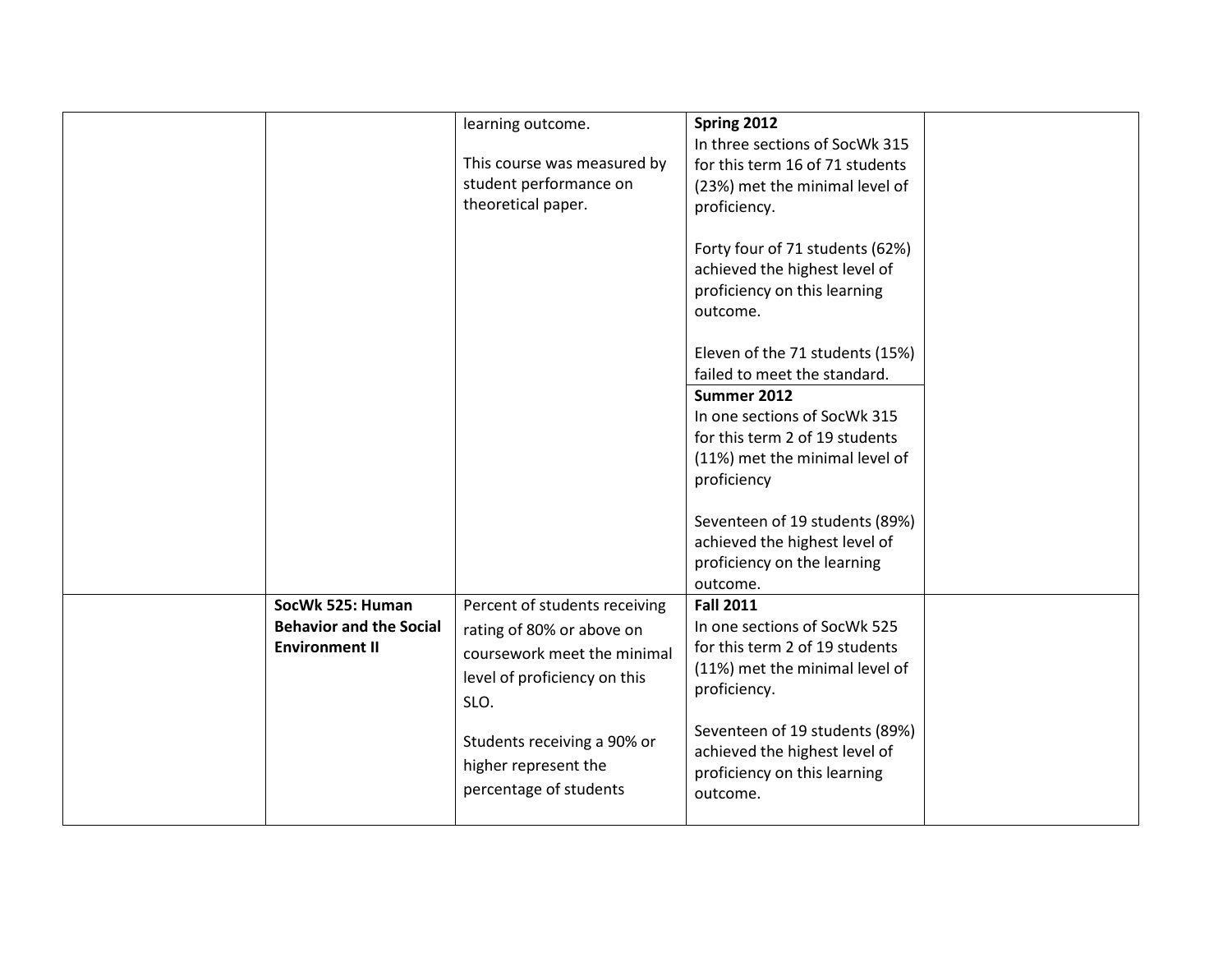|                                              | achieving the highest level of<br>proficiency on this student<br>learning outcome.<br>This SLO was evaluated by<br>student performance course<br>assignments.                                                                                                                                                                                                                                                           | Spring 2012<br>In one sections of SocWk 525<br>for this term 12 of 29 students<br>(41%) met the minimal level of<br>proficiency.<br>Seventeen of 29 students (59%)<br>achieved the highest level of<br>proficiency                                                                                                                                                                                                                                                                                                                                                                    |  |
|----------------------------------------------|-------------------------------------------------------------------------------------------------------------------------------------------------------------------------------------------------------------------------------------------------------------------------------------------------------------------------------------------------------------------------------------------------------------------------|---------------------------------------------------------------------------------------------------------------------------------------------------------------------------------------------------------------------------------------------------------------------------------------------------------------------------------------------------------------------------------------------------------------------------------------------------------------------------------------------------------------------------------------------------------------------------------------|--|
| SocWk 561: Social Work<br><b>Practice II</b> | Percent of students receiving<br>rating of 80% or above on<br>coursework meet the minimal<br>level of proficiency on this<br>SLO.<br>Students receiving a 90% or<br>higher represent the<br>percentage of students<br>achieving the highest level of<br>proficiency on this student<br>learning outcome.<br>This course was measured by<br>student performance on<br>portions of the goal and<br>contracting assignment | <b>Fall 2011</b><br>In one sections of SocWk 561<br>for this term 6 of 18 students<br>(33%) met the minimal level of<br>proficiency<br>Six of 18 students (33%)<br>achieved the highest level of<br>proficiency on the learning<br>outcome.<br>Six of 18 students (33%) failed<br>to meet the standard.<br>Spring 2012<br>In one sections of SocWk 561<br>for this term 11 of 19 students<br>(58%) met the minimal level of<br>proficiency.<br>Seven of 19 students (37%)<br>achieved the highest level of<br>proficiency on this learning<br>outcome.<br>One of the 19 students (5%) |  |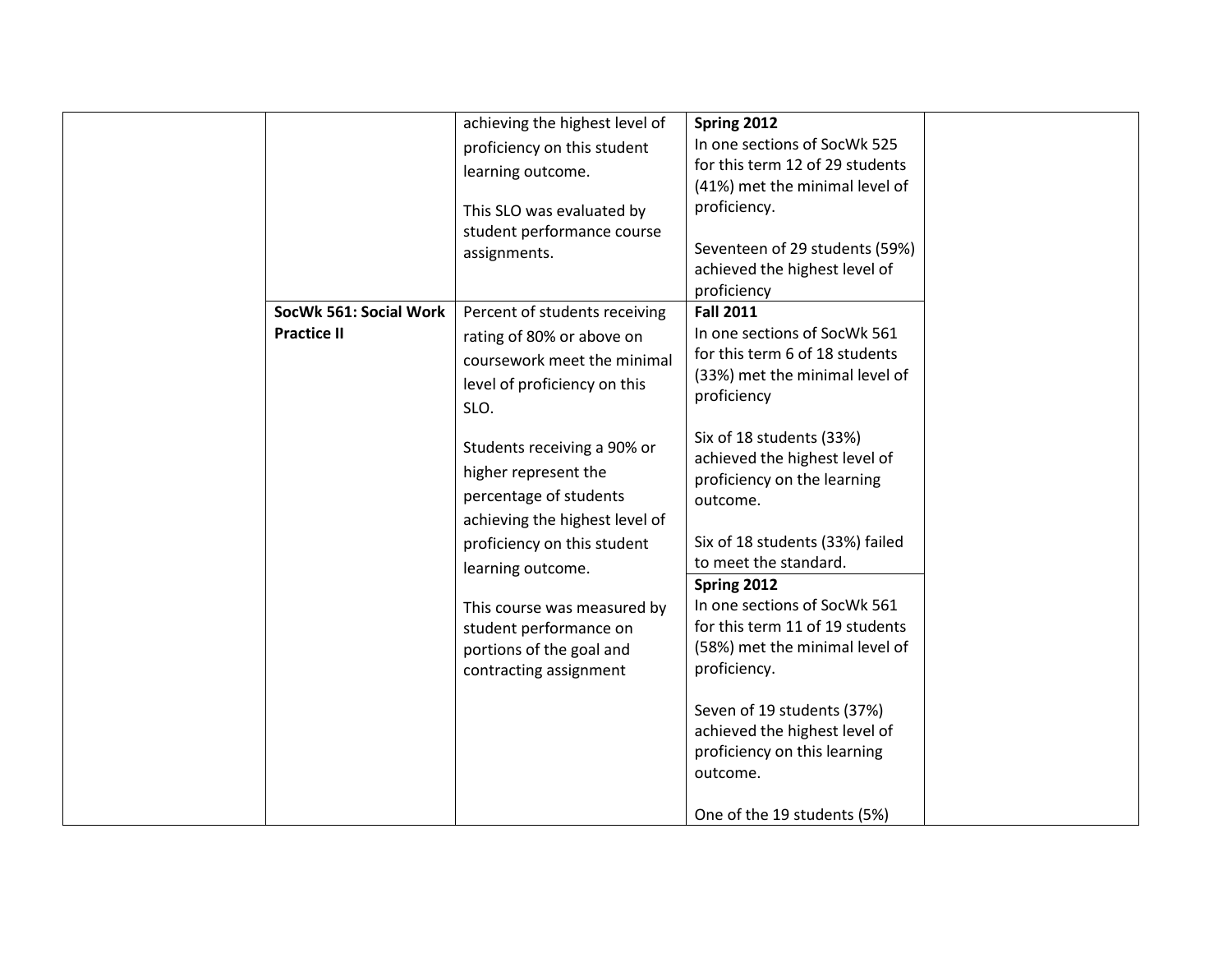|                                               |                                                                                                                                                                                                                                                                                                                                                           | failed to meet the standard.                                                                                                                                                                                                                                                             |  |
|-----------------------------------------------|-----------------------------------------------------------------------------------------------------------------------------------------------------------------------------------------------------------------------------------------------------------------------------------------------------------------------------------------------------------|------------------------------------------------------------------------------------------------------------------------------------------------------------------------------------------------------------------------------------------------------------------------------------------|--|
| SocWK 568: Social Work<br><b>Practice III</b> | Percent of students receiving<br>rating of 80% or above on<br>coursework meet the minimal<br>level of proficiency on this<br>SLO.                                                                                                                                                                                                                         | <b>Fall 2011</b><br>Eighteen of 18 students (100%)<br>achieved the highest level of<br>proficiency on the learning<br>outcome for this term.                                                                                                                                             |  |
|                                               | Students receiving a 90% or<br>higher represent the<br>percentage of students<br>achieving the highest level of<br>proficiency on this student<br>learning outcome.<br>This course was measured by<br>student performance on the<br>"Eyes on the Prize" critical<br>review                                                                                | Spring 2012<br>Nineteen of 19 students (100%)<br>achieved the highest level of<br>proficiency on the learning<br>outcome for this term.                                                                                                                                                  |  |
| SocWk 562: Field<br><b>Experience</b>         | Likert Scale evaluation<br>completed by field placement<br>supervisor. Scale scores range<br>from 0 for those students not<br>presenting behaviors specific<br>to this competency to 4 as a<br>high ranking.<br>Students with an average<br>score of 2.0 or better met the<br>minimal level of proficiency on<br>this SLO.<br>Students receiving a 3.0 or | Spring 2012<br>Three of 18 students (17%) met<br>the minimal level of<br>proficiency.<br>Fifteen of 18 students (83%)<br>achieved the highest level of<br>proficiency on the learning<br>outcome for this term.<br>The class average for the<br>composite score was 3.42.<br>Summer 2012 |  |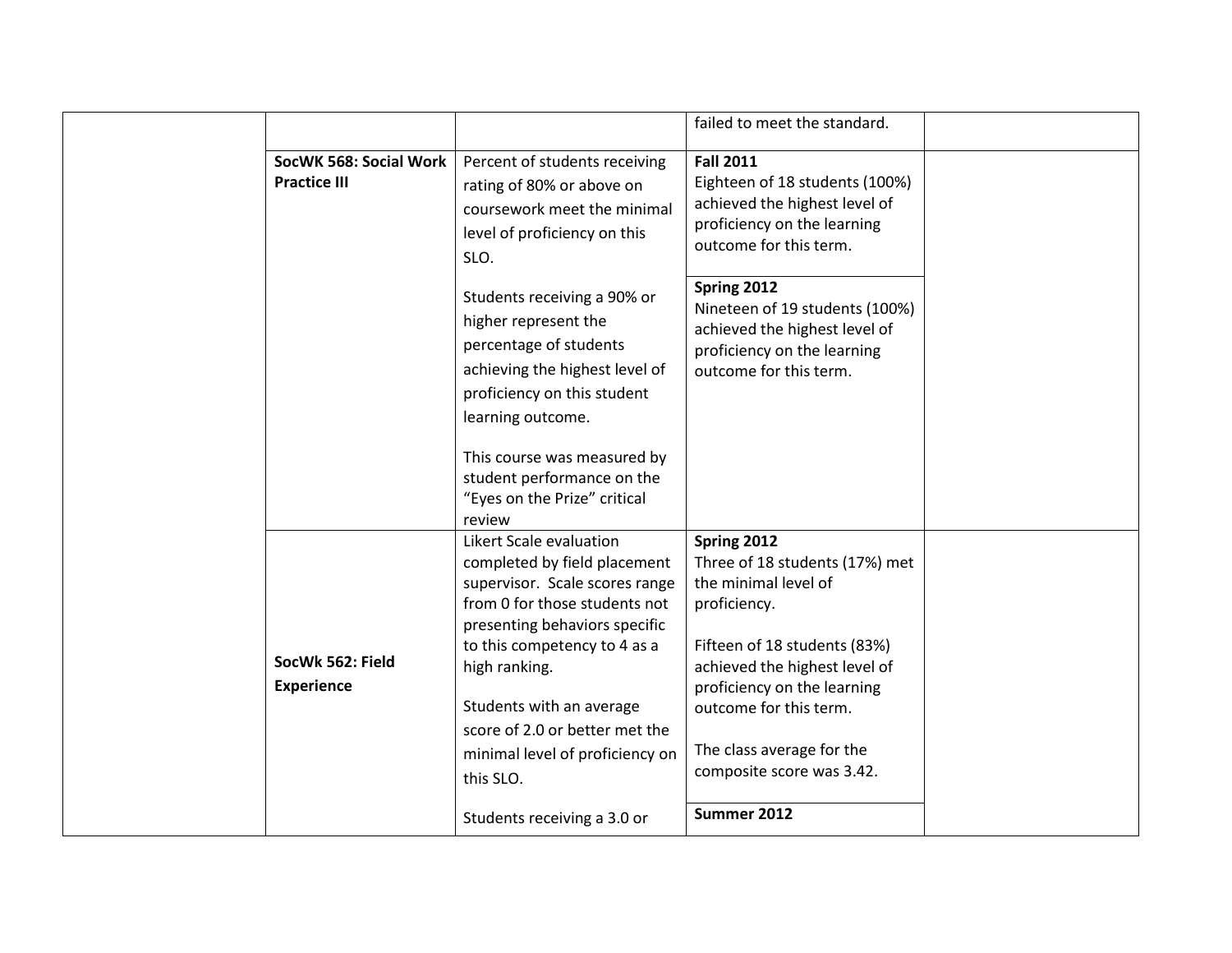|                            |                   | higher represent the highest                             | One of 16 evaluated students                   |  |
|----------------------------|-------------------|----------------------------------------------------------|------------------------------------------------|--|
|                            |                   | level of proficiency on this                             | (6%) met the minimal level of                  |  |
|                            |                   | SLO.                                                     | proficiency.                                   |  |
|                            |                   |                                                          | Fifteen of 16 evaluated                        |  |
|                            |                   |                                                          | students (94%) achieved the                    |  |
|                            |                   |                                                          | highest level of proficiency on                |  |
|                            |                   |                                                          | the learning outcome for this                  |  |
|                            |                   |                                                          | term.                                          |  |
|                            |                   |                                                          |                                                |  |
|                            |                   |                                                          | Two students are awaiting final<br>evaluation. |  |
|                            |                   |                                                          |                                                |  |
|                            |                   |                                                          | The class average for the                      |  |
|                            |                   |                                                          | composite score was 3.44                       |  |
| 8. Engage in policy        | SocWk 510: Social | Percent of students receiving                            | <b>Fall 2011</b>                               |  |
| practice to advance social | Welfare           | rating of 70% or above on                                | In three sections of SocWk 510                 |  |
| and economic well-being    |                   | coursework meet the minimal                              | for this term 28 of 94 students                |  |
| and to deliver social work |                   | level of proficiency on this                             | (30%) met the minimal level of                 |  |
| services                   |                   | SLO.                                                     | proficiency.                                   |  |
|                            |                   |                                                          | Sixty-one of 94 students (65%)                 |  |
|                            |                   | Students receiving a 90% (or                             | achieved the highest level of                  |  |
|                            |                   | an A) or higher represent the                            | proficiency on this learning                   |  |
|                            |                   | percentage of students                                   | outcome.                                       |  |
|                            |                   | achieving the highest level of                           |                                                |  |
|                            |                   | proficiency on this student                              | Five of the 94 students (5%)                   |  |
|                            |                   | learning outcome.                                        | failed to meet the standard.                   |  |
|                            |                   |                                                          | Spring 2012<br>In two sections of SocWk 510    |  |
|                            |                   | This course was measured by<br>student performance group | for this term 35 of 85 students                |  |
|                            |                   | presentation.                                            | (41%) met the minimal level of                 |  |
|                            |                   |                                                          | proficiency.                                   |  |
|                            |                   |                                                          |                                                |  |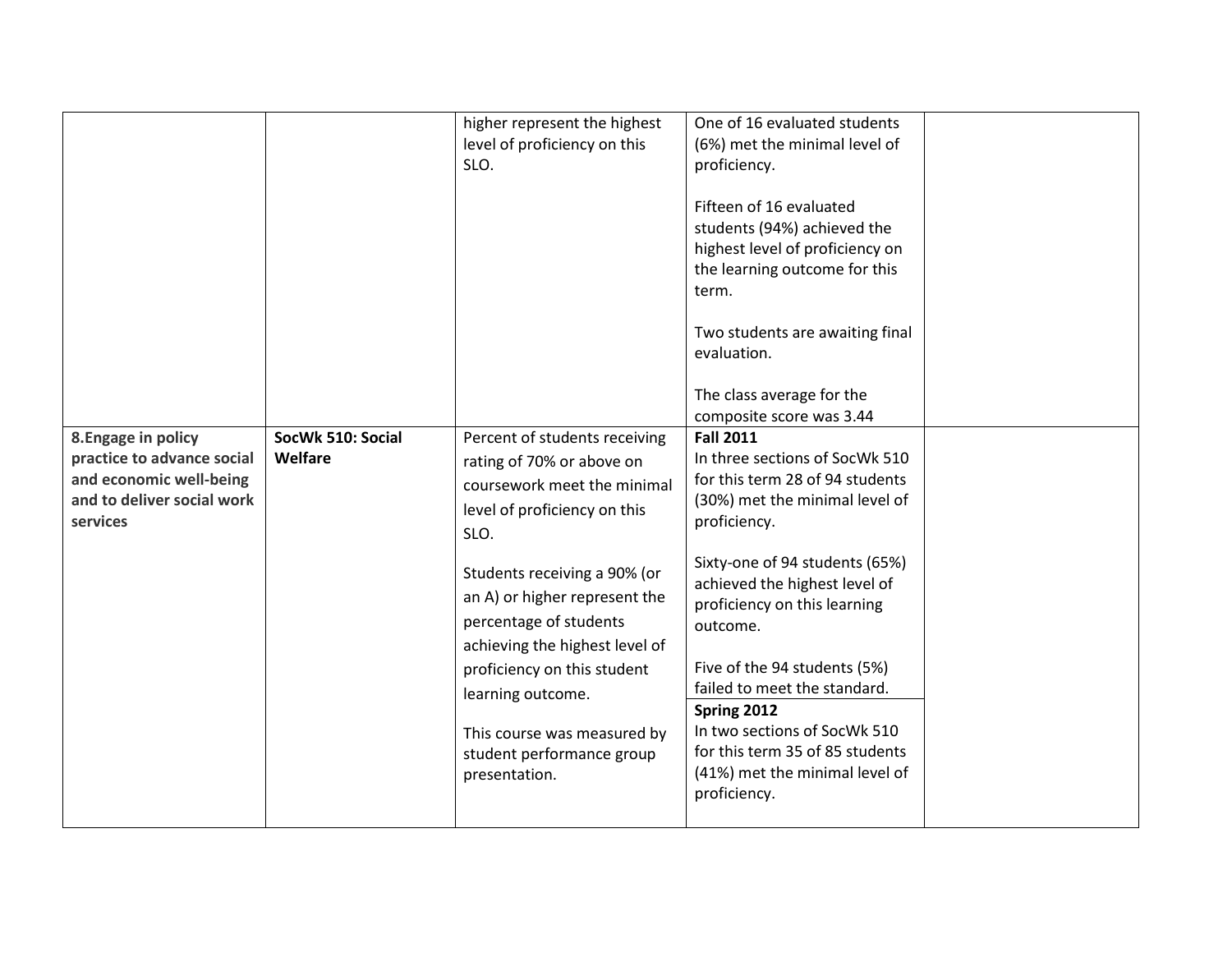|                                    |                                                                                                                                                                                                                                                                                                                                                                                                          | Forty-six of 85 students (54%)<br>achieved the highest level of<br>proficiency on this learning<br>outcome.<br>Four of the 85 students (5%)<br>failed to meet the standard.<br>In one sections of SocWk 510<br>for this term 11 of 11 students<br>(100%) achieved the highest<br>level of proficiency on this<br>learning outcome.                                                                                                                                                                                     |  |
|------------------------------------|----------------------------------------------------------------------------------------------------------------------------------------------------------------------------------------------------------------------------------------------------------------------------------------------------------------------------------------------------------------------------------------------------------|------------------------------------------------------------------------------------------------------------------------------------------------------------------------------------------------------------------------------------------------------------------------------------------------------------------------------------------------------------------------------------------------------------------------------------------------------------------------------------------------------------------------|--|
| SocWk 565: Social<br><b>Policy</b> | Percent of students receiving<br>rating of 70% or above on<br>coursework meet the minimal<br>level of proficiency on this<br>SLO.<br>Students receiving a 90% (or<br>an A) or higher represent the<br>percentage of students<br>achieving the highest level of<br>proficiency on this student<br>learning outcome.<br>This course was measured by<br>student performance on the<br>policy analysis paper | <b>Fall 2011</b><br>No sections this term.<br>Spring 2012<br>In three sections of SocWk 565<br>for this term 28 of 58 students<br>(48%) met the minimal level of<br>proficiency.<br>Twenty-nine of 58 students<br>(50%) achieved the highest<br>level of proficiency on this<br>learning outcome.<br>One of the 58 students (2%)<br>failed to meet the standard.<br>Summer 2012<br>In one section of SocWk 565 for<br>this term 4 of 5 students (80%)<br>achieved the highest level of<br>proficiency on this learning |  |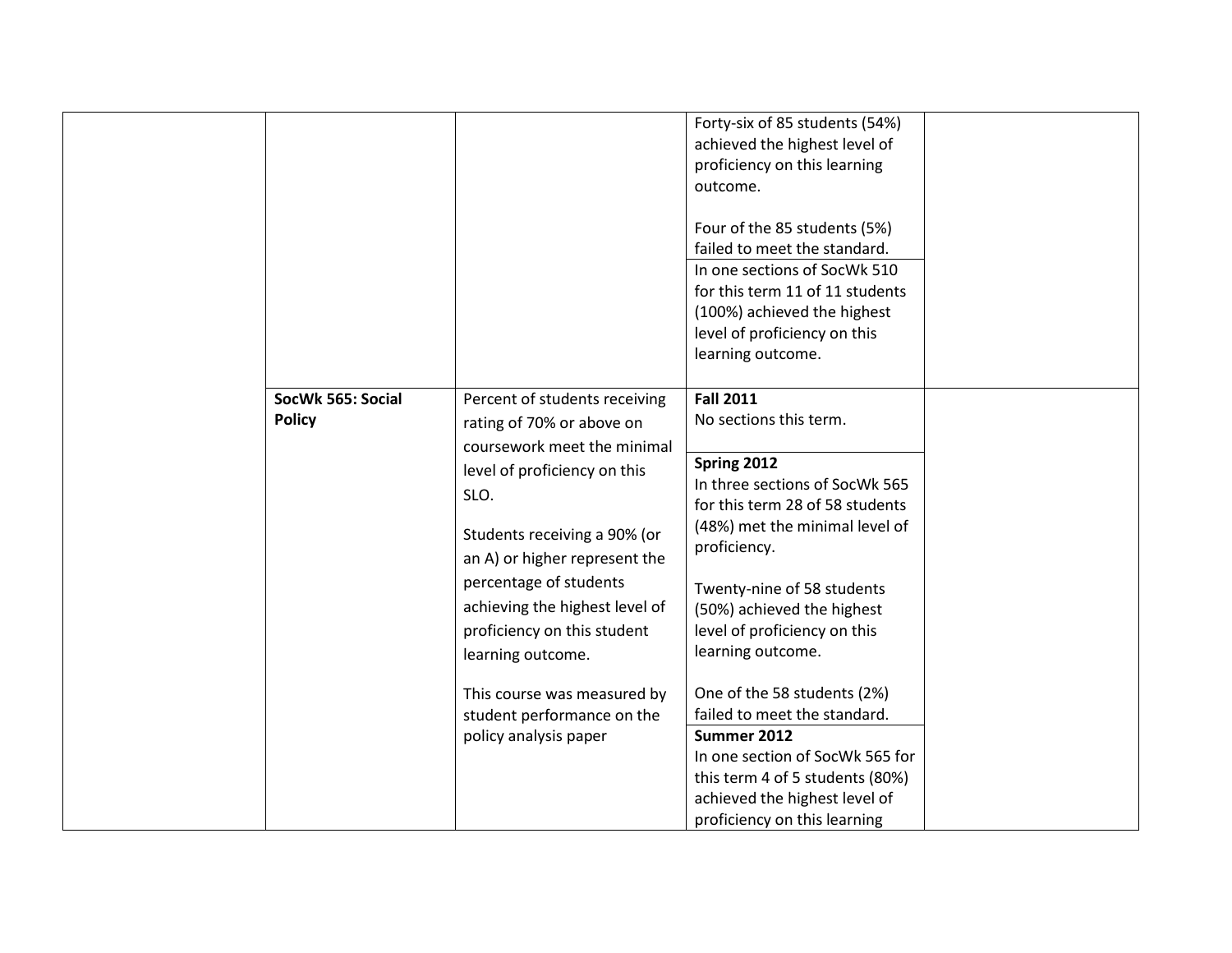|                                       |                                                                                                                                                                                                                                                                                                               | outcome.                                                                                                                                                                                                                                                                 |  |
|---------------------------------------|---------------------------------------------------------------------------------------------------------------------------------------------------------------------------------------------------------------------------------------------------------------------------------------------------------------|--------------------------------------------------------------------------------------------------------------------------------------------------------------------------------------------------------------------------------------------------------------------------|--|
|                                       |                                                                                                                                                                                                                                                                                                               | One of 5 students failed to                                                                                                                                                                                                                                              |  |
|                                       |                                                                                                                                                                                                                                                                                                               | meet the standard.                                                                                                                                                                                                                                                       |  |
| SocWK 568: Social Work                | Percent of students receiving                                                                                                                                                                                                                                                                                 | <b>Fall 2011</b>                                                                                                                                                                                                                                                         |  |
| <b>Practice III</b>                   | rating of 80% or above on<br>coursework meet the minimal<br>level of proficiency on this<br>SLO.                                                                                                                                                                                                              | Eighteen of 18 students (100%)<br>achieved the highest level of<br>proficiency on the learning<br>outcome for this term.                                                                                                                                                 |  |
|                                       | Students receiving a 90% or<br>higher represent the<br>percentage of students<br>achieving the highest level of<br>proficiency on this student<br>learning outcome.                                                                                                                                           | Spring 2012<br>Nineteen of 19 students (100%)<br>achieved the highest level of<br>proficiency on the learning<br>outcome for this term.                                                                                                                                  |  |
|                                       | This course was measured by<br>student performance on<br>course exams.                                                                                                                                                                                                                                        |                                                                                                                                                                                                                                                                          |  |
| SocWk 562: Field<br><b>Experience</b> | Likert Scale evaluation<br>completed by field placement<br>supervisor. Scale scores range<br>from 0 for those students not<br>presenting behaviors specific<br>to this competency to 4 as a<br>high ranking.<br>Students with an average<br>score of 2.0 or better met the<br>minimal level of proficiency on | Spring 2012<br>Six of 18 students (33%) met<br>the minimal level of<br>proficiency.<br>Ten of 18 students (56%)<br>achieved the highest level of<br>proficiency on the learning<br>outcome for this term.<br>One of 18 students (6%) was<br>evaluated as not applicable. |  |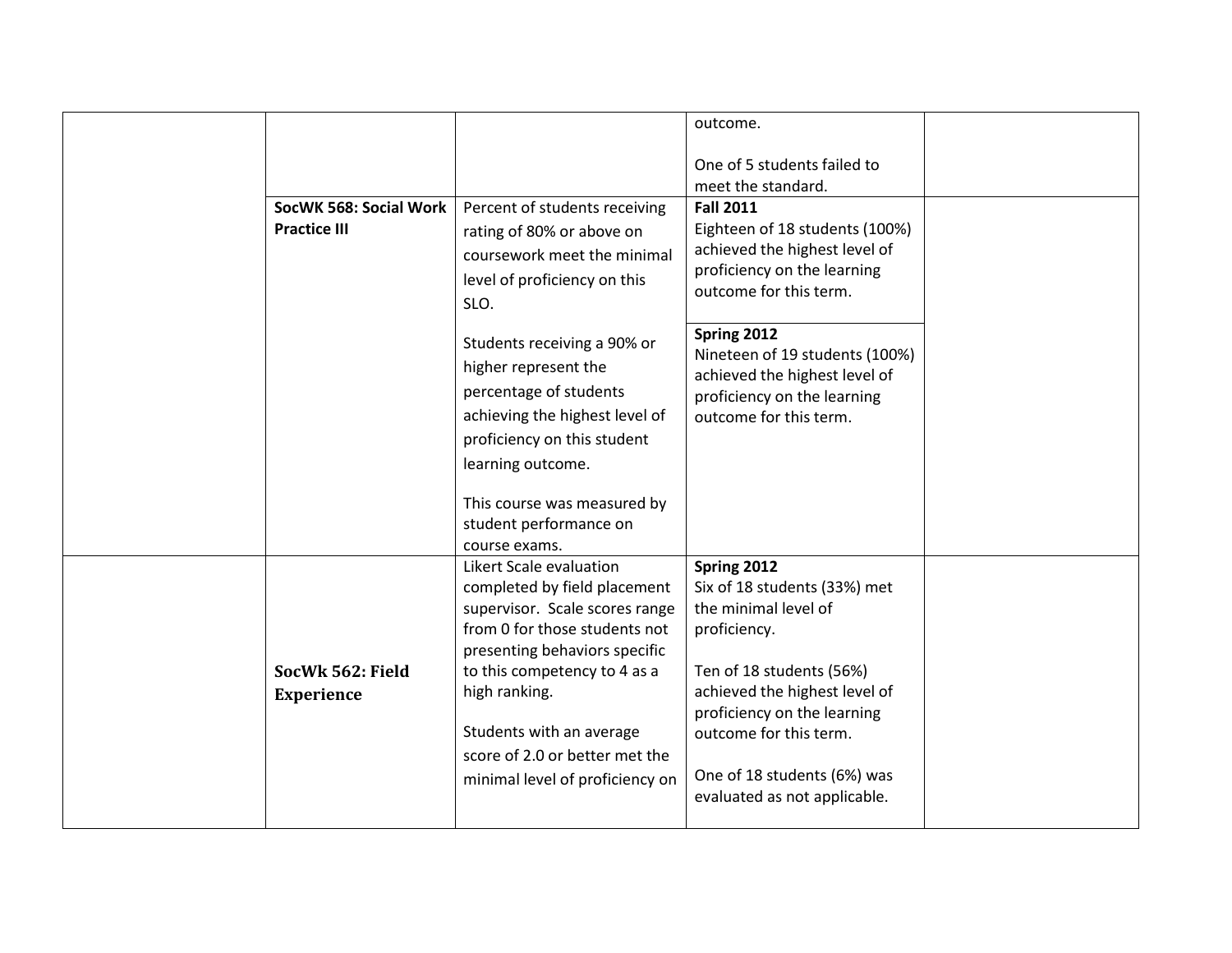|                                               |                                              | this SLO.<br>Students receiving a 3.0 or<br>higher represent the highest<br>level of proficiency on this<br>SLO.                  | One of 18 students did not<br>meet the standard.<br>The class average for the<br>composite score was 2.97.<br>Summer 2012<br>Six of 16 evaluated students<br>(38%) met the minimal level of<br>proficiency.<br>Eight of 16 evaluated students<br>(50%) achieved the highest<br>level of proficiency on the<br>learning outcome for this term.<br>One student (6%) failed to<br>meet the standard.<br>One student (6%) was rated as<br>not applicable.<br>Two students are awaiting final<br>evaluation.<br>The class average for the<br>composite score was 2.80. |  |
|-----------------------------------------------|----------------------------------------------|-----------------------------------------------------------------------------------------------------------------------------------|-------------------------------------------------------------------------------------------------------------------------------------------------------------------------------------------------------------------------------------------------------------------------------------------------------------------------------------------------------------------------------------------------------------------------------------------------------------------------------------------------------------------------------------------------------------------|--|
| 9. Respond to contexts<br>that shape practice | SocWk 561: Social Work<br><b>Practice II</b> | Percent of students receiving<br>rating of 80% or above on<br>coursework meet the minimal<br>level of proficiency on this<br>SLO. | <b>Fall 2011</b><br>In one sections of SocWk 561<br>for this term 18 of 18 students<br>(100%) achieved the highest<br>level of proficiency on the<br>learning outcome.                                                                                                                                                                                                                                                                                                                                                                                            |  |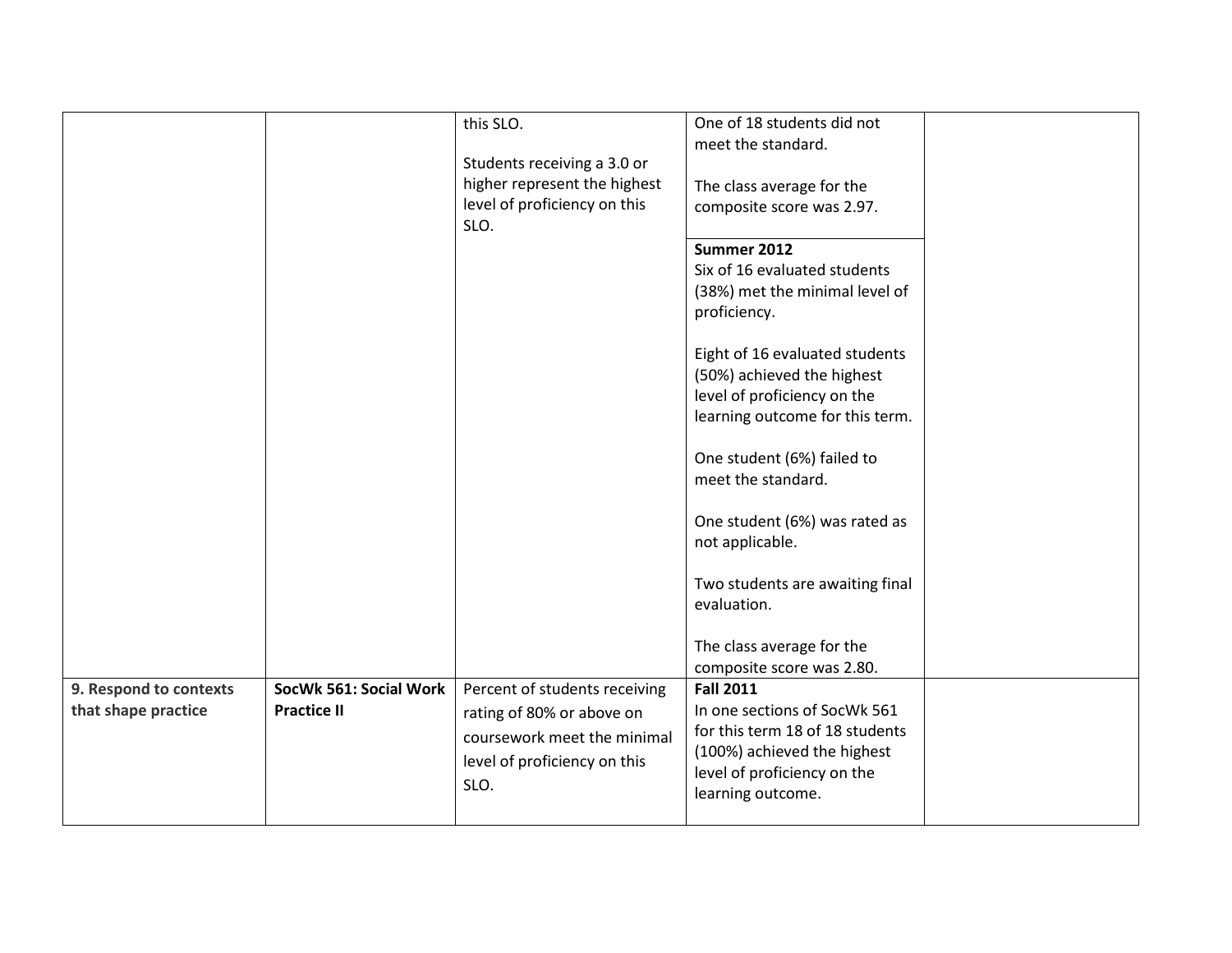|                                | Students receiving a 90% or<br>higher represent the<br>percentage of students<br>achieving the highest level of<br>proficiency on this student                                                                                                                                                                                                                                                                                    | Spring 2012<br>In one sections of SocWk 561<br>for this term 11 of 19 students<br>(58%) met the minimal level of<br>proficiency.                                                                                                                                                                                                                                                                   |  |
|--------------------------------|-----------------------------------------------------------------------------------------------------------------------------------------------------------------------------------------------------------------------------------------------------------------------------------------------------------------------------------------------------------------------------------------------------------------------------------|----------------------------------------------------------------------------------------------------------------------------------------------------------------------------------------------------------------------------------------------------------------------------------------------------------------------------------------------------------------------------------------------------|--|
|                                | learning outcome.<br>This course was measured by<br>student performance on the<br>process recording assignment.                                                                                                                                                                                                                                                                                                                   | Seven of 19 students (37%)<br>achieved the highest level of<br>proficiency on this learning<br>outcome.                                                                                                                                                                                                                                                                                            |  |
|                                |                                                                                                                                                                                                                                                                                                                                                                                                                                   | One of the 19 students (5%)<br>failed to meet the standard.                                                                                                                                                                                                                                                                                                                                        |  |
| SocWk 562: Field<br>Experience | Likert Scale evaluation<br>completed by field placement<br>supervisor. Scale scores range<br>from 0 for those students not<br>presenting behaviors specific<br>to this competency to 4 as a<br>high ranking.<br>Students with an average<br>score of 2.0 or better met the<br>minimal level of proficiency on<br>this SLO.<br>Students receiving a 3.0 or<br>higher represent the highest<br>level of proficiency on this<br>SLO. | Spring 2012<br>Three of 18 students (17%) met<br>the minimal level of<br>proficiency.<br>Thirteen of 18 students (72%)<br>achieved the highest level of<br>proficiency on the learning<br>outcome for this term.<br>One of 18 students (6%) was<br>evaluated as not applicable.<br>One of 18 students (6%) did not<br>meet the standard.<br>The class average for the<br>composite score was 3.06. |  |
|                                |                                                                                                                                                                                                                                                                                                                                                                                                                                   | Summer 2012<br>Three of 16 evaluated students                                                                                                                                                                                                                                                                                                                                                      |  |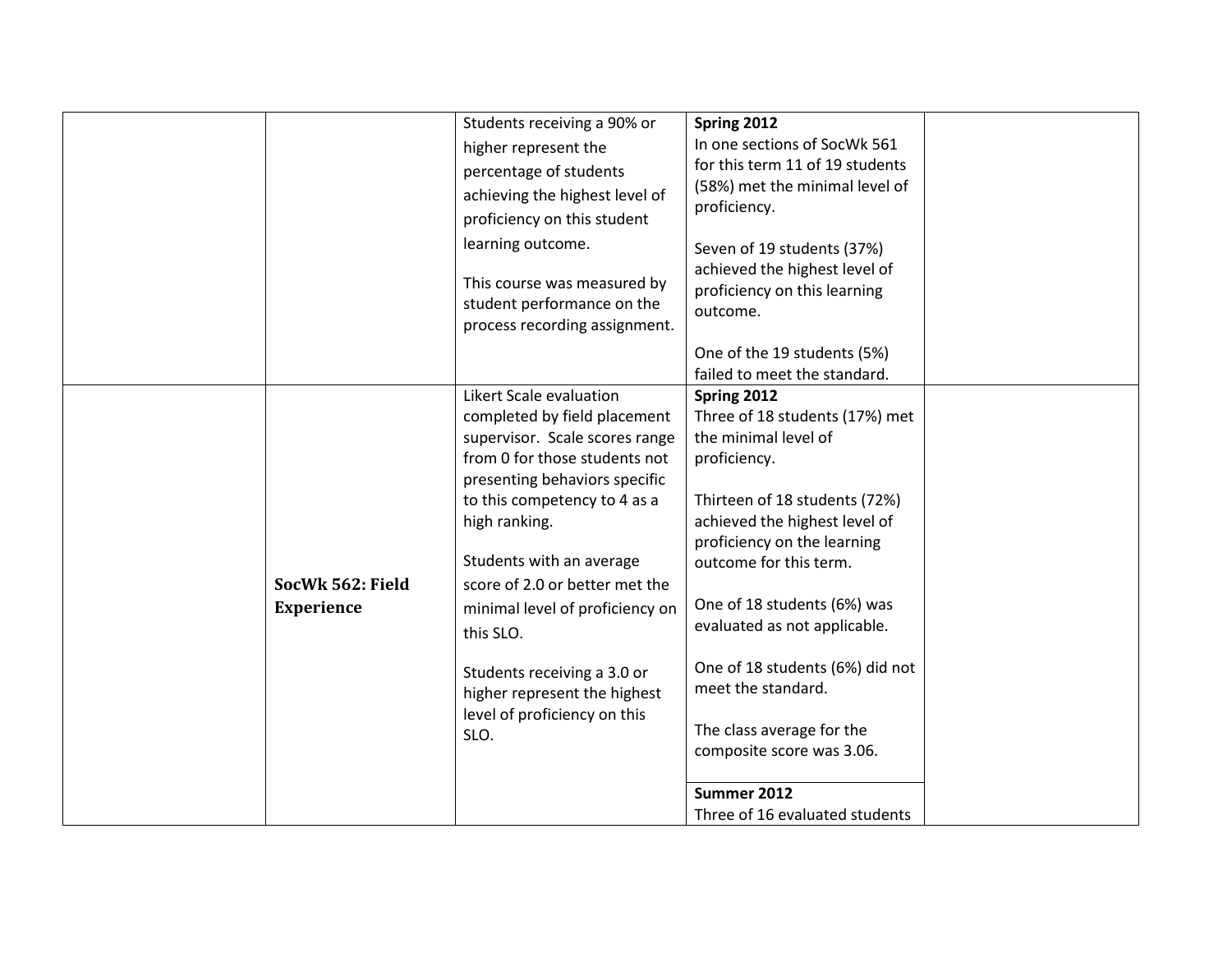|                                                                                                                     |                        |                                                                                                                                                                  | (19%) met the minimal level of<br>proficiency.<br>Twelve of 16 evaluated<br>students (75%) achieved the<br>highest level of proficiency on<br>the learning outcome for this<br>term.<br>One student (6%) failed to<br>meet the standard.<br>Two students are awaiting final<br>evaluation. |  |
|---------------------------------------------------------------------------------------------------------------------|------------------------|------------------------------------------------------------------------------------------------------------------------------------------------------------------|--------------------------------------------------------------------------------------------------------------------------------------------------------------------------------------------------------------------------------------------------------------------------------------------|--|
|                                                                                                                     |                        |                                                                                                                                                                  | The class average for the<br>composite score was 3.00.                                                                                                                                                                                                                                     |  |
| 10. Engage, assess,<br>intervene, and evaluate<br>with individuals, families,<br>organizations, and<br>communities. | SocWk 561: Social Work | Percent of students receiving<br>rating of 80% or above on<br>coursework meet the minimal<br>level of proficiency on this<br>SLO.<br>Students receiving a 90% or | <b>Fall 2011</b><br>In one sections of SocWk 561<br>for this term 18 of 18 students<br>(100%) achieved the highest<br>level of proficiency on the<br>learning outcome.<br>Spring 2012<br>In one sections of SocWk 561                                                                      |  |
|                                                                                                                     | <b>Practice II</b>     | higher represent the<br>percentage of students<br>achieving the highest level of<br>proficiency on this student<br>learning outcome.                             | for this term 7 of 19 students<br>(37%) met the minimal level of<br>proficiency.<br>Eleven of 19 students (58%)<br>achieved the highest level of                                                                                                                                           |  |
|                                                                                                                     |                        | This course was measured by<br>student performance on<br>portions of the "process                                                                                | proficiency on the learning<br>outcome.                                                                                                                                                                                                                                                    |  |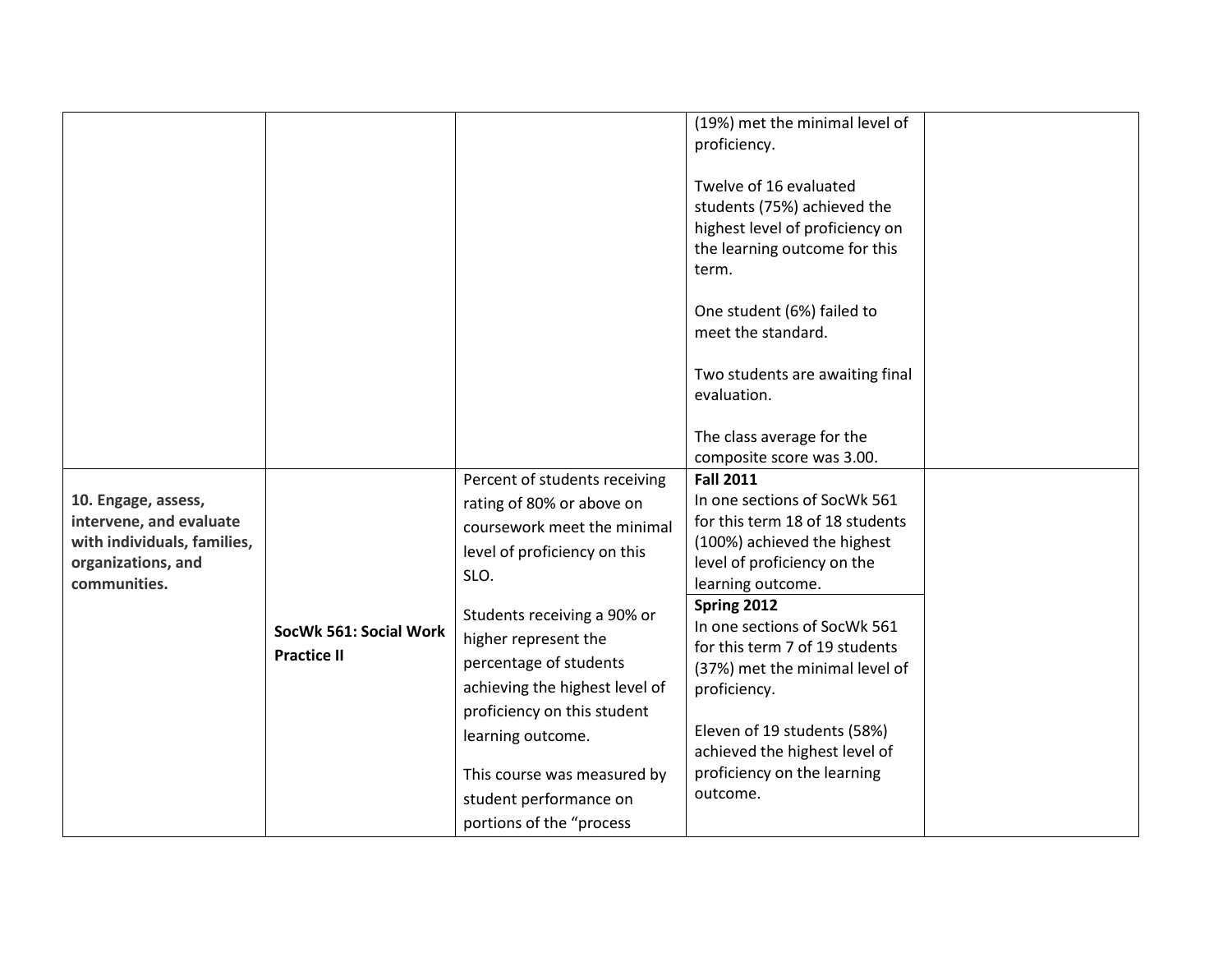|                                               | recording" assignment.                                                                                                                                                                                                                                                                                        | One of the 19 students (5%)                                                                                                                                                                                                                                                             |  |
|-----------------------------------------------|---------------------------------------------------------------------------------------------------------------------------------------------------------------------------------------------------------------------------------------------------------------------------------------------------------------|-----------------------------------------------------------------------------------------------------------------------------------------------------------------------------------------------------------------------------------------------------------------------------------------|--|
|                                               |                                                                                                                                                                                                                                                                                                               | failed to meet the standard.                                                                                                                                                                                                                                                            |  |
| SocWK 568: Social Work<br><b>Practice III</b> | Percent of students receiving<br>rating of 80% or above on<br>coursework meet the minimal<br>level of proficiency on this<br>SLO.<br>Students receiving a 90% or<br>higher represent the<br>percentage of students<br>achieving the highest level of<br>proficiency on this student<br>learning outcome.      | <b>Fall 2011</b><br>Eighteen of 18 students (100%)<br>achieved the highest level of<br>proficiency on the learning<br>outcome for this term.<br>Spring 2012<br>Nineteen of 19 students (100%)<br>achieved the highest level of<br>proficiency on the learning<br>outcome for this term. |  |
|                                               | This course was measured by<br>student performance on the<br><b>Community Project</b>                                                                                                                                                                                                                         |                                                                                                                                                                                                                                                                                         |  |
| SocWk 562: Field<br><b>Experience</b>         | Likert Scale evaluation<br>completed by field placement<br>supervisor. Scale scores range<br>from 0 for those students not<br>presenting behaviors specific<br>to this competency to 4 as a<br>high ranking.<br>Students with an average<br>score of 2.0 or better met the<br>minimal level of proficiency on | Spring 2012<br>One of 18 students (6%) met<br>the minimal level of<br>proficiency.<br>Seventeen of 18 students (94%)<br>achieved the highest level of<br>proficiency on the learning<br>outcome for this term.<br>The class average for the<br>composite score was 3.55.                |  |